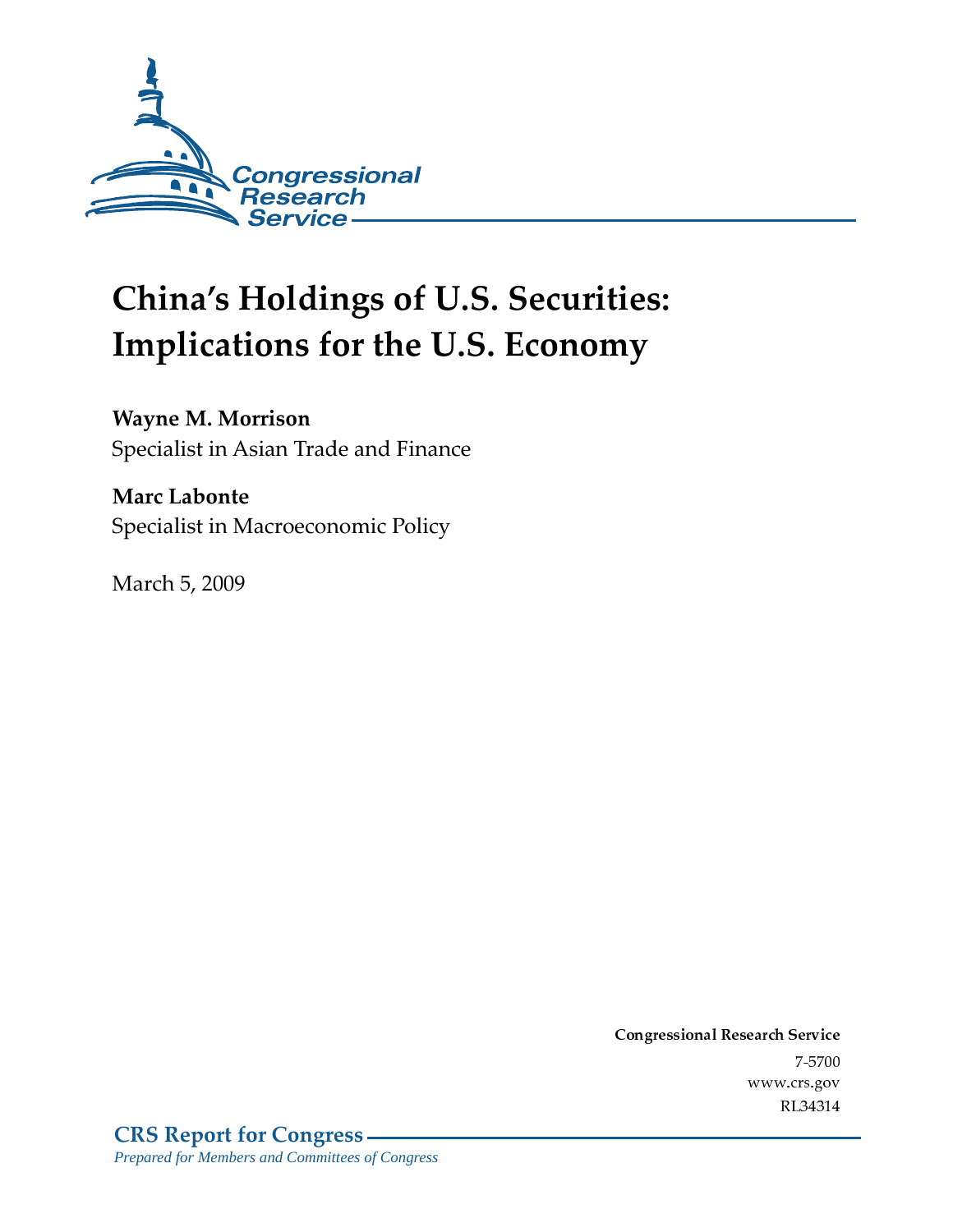### Summary

Given its relatively low savings rate, the U.S. economy depends heavily on foreign capital inflows from countries with high savings rates (such as China) to help promote growth and to fund the federal budget deficit. China has intervened heavily in currency markets to limit the appreciation of its currency, especially against the dollar. As a result, China has become the world's largest and fastest growing holder of foreign exchange reserves (FER). China has invested a large share of its FER in U.S. securities, which, as of June 2008, totaled \$1,205 billion, making China the  $2<sup>nd</sup>$  largest foreign holder of U.S. securities (after Japan). These securities include long-term (LT) Treasury debt, LT U.S. agency debt, LT U.S. corporate debt, LT U.S. equities, and short-term debt.

U.S. Treasury securities are issued to finance the federal budget deficit. Of the public debt that is privately held, about half is held by foreigners. As of December 2008, China's Treasury securities holdings were \$727 billion, accounting for 23.6% of total foreign ownership of U.S. Treasury securities, making it the largest foreign holder of U.S. Treasuries (replacing Japan in September 2008). .

Some U.S. policymakers have expressed concern that China might try to use its large holdings of U.S. securities, including U.S. public debt, as leverage against U.S. policies it opposes. For example, in the past, some Chinese officials reportedly suggested that China could dump (or threaten to dump) a large share of its holdings to prevent the United States from imposing trade sanctions against China over its currency policy. Other Chinese officials reportedly stated that China should diversify its investments of its foreign exchange reserves away from dollardenominated assets to those that offer higher rates of returns. The recent global financial crisis has heightened U.S. concerns that China might reduce its U.S. asset holdings.

A gradual decline in China's holdings of U.S. assets would not be expected to have a negative impact on the U.S. economy (since it could be matched by increased U.S. exports and a lower trade deficit). However, some economists contend that attempts by China to unload a large share of its U.S. securities holdings could have a significant negative impact on the U.S. economy (at least in the short run), especially if such a move sparked a sharp depreciation of the dollar in international markets and induced other foreign investors to sell off their U.S. holdings as well. In order to keep or attract that investment back, U.S. interest rates would rise, which would dampen U.S. economic growth, all else equal. Other economists counter that it would not be in China's economic interest to suddenly sell off its U.S. investment holdings. Doing so could lead to financial losses for the Chinese government, and any shocks to the U.S. economy caused by this action could ultimately hurt China's economy as well.

The issue of China's large holdings of U.S. securities is part of a larger debate among economists over how long the high U.S. reliance on foreign investment can be sustained, to what extent that reliance poses risks to the economy, and how to evaluate the costs associated with borrowing versus the benefits that would accrue to the economy from that practice. This report will be updated as events warrant.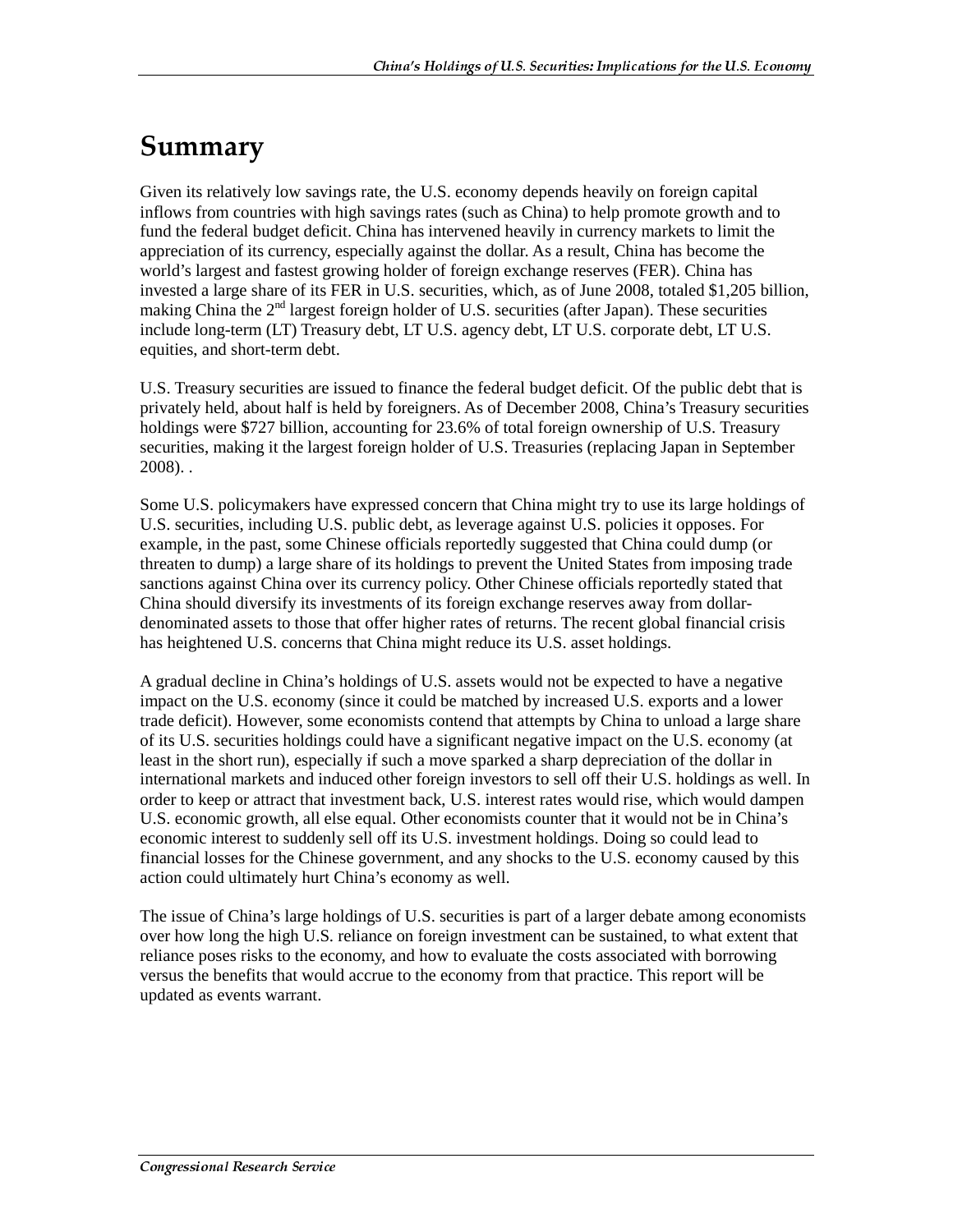### **Contents**

### **Figures**

#### **Tables**

| Table 2. Top 5 Holders of Foreign Exchange Reserves and Changes to Holdings From |  |
|----------------------------------------------------------------------------------|--|
|                                                                                  |  |
|                                                                                  |  |
| Table 5. Major Foreign Holders of U.S. Treasury Securities: December 2007 and    |  |

#### **Contacts**

|--|--|--|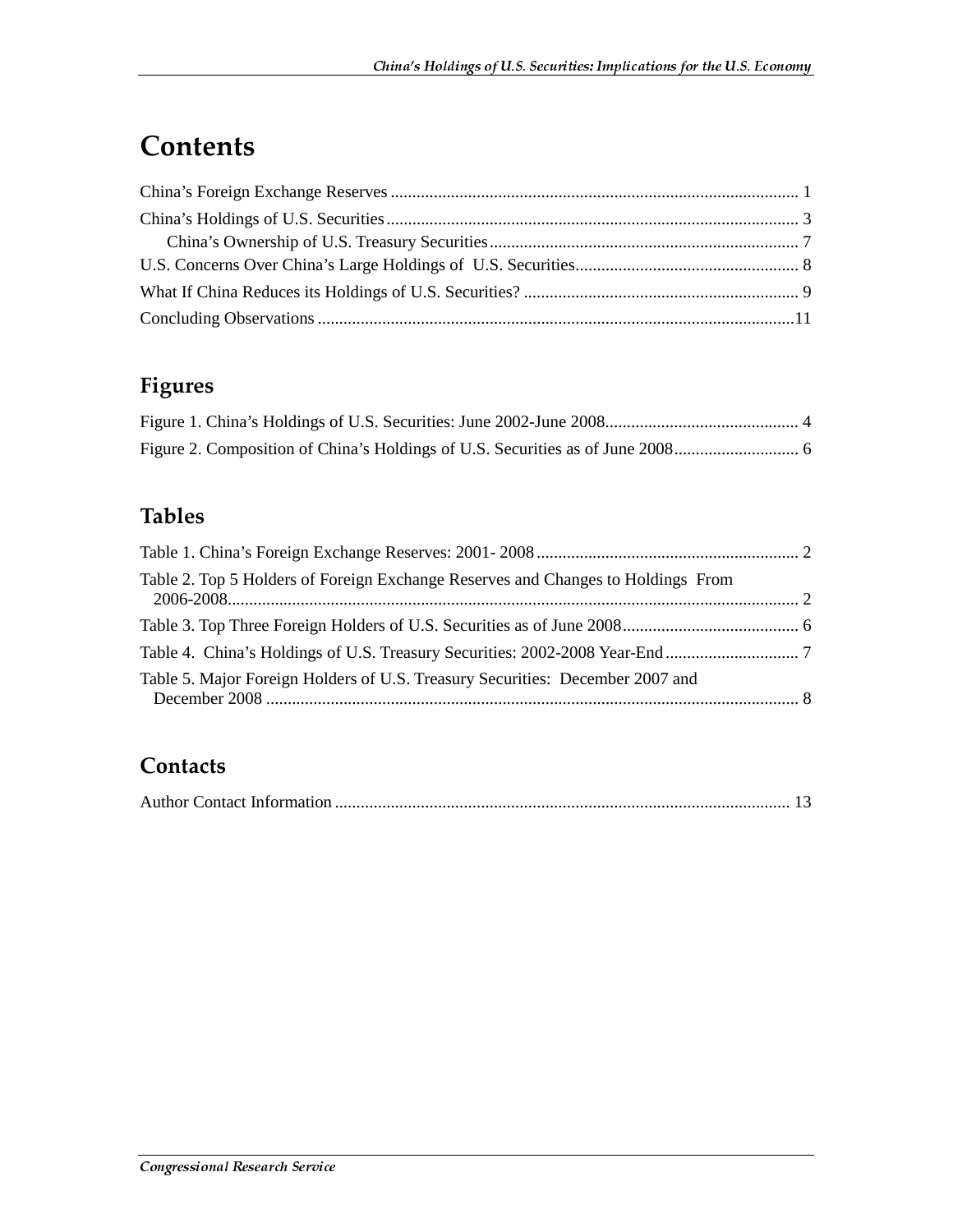ecause of its low savings rate, the United States borrows to finance the federal budget deficit and its capital needs in order to enjoy healthy economic growth. It therefore depends on countries with high savings rates, such as China, to invest some of its capital **B** deficit and its<br>depends on c<br>in the United States.

China's central bank is a major purchaser of U.S. assets, largely because of its exchange rate policy. In order to limit the renminbi's (China's currency) appreciation against the dollar, China's central bank must purchase U.S. dollars.<sup>1</sup> This has led China to amass a huge level of foreign exchange reserves (FER); these totaled \$1.95 trillion as of December 2008. Rather than hold dollars, which earn no interest, the Chinese central government has converted some level of its FER holdings into financial securities. Since foreign exchange holdings facilitate trade and prevent speculation against their currency, the central bank also holds securities from other foreign countries. The United States is a major destination of China's overseas investment. China is the second largest holder of U.S. securities, which include U.S. Treasury securities that are used to finance the federal budget deficit. Some U.S. policymakers have expressed concern that China's large holdings of U.S. securities may pose a risk to the U.S. economy should China stop purchasing those securities or attempt to divest itself of a large share of its holdings. In addition, China's FER are expected to continue to grow rapidly in the near future, potentially continuing (and possibly increasing) China's role as a major buyer of U.S. securities.

The recent financial crisis in the United States and the Administration's proposed plans to purchase troubled assets is expected to cost the government hundreds of billions of dollars, at least initially. This will require a substantial level of new government borrowing, some of which will likely be financed by foreign investors. China could be a major purchaser of new U.S. government debt.

This report examines the importance to the U.S. economy of China's investment in U.S. securities, as well as U.S. concerns over the possibility that China might unload a large share of those holdings, the likelihood that this would occur, and the potential implications such action could have for the U.S. economy. The report concludes that a large sell-off of Chinese Treasury securities holdings could negatively affect the U.S. economy, at least in the short-run. As a result, such a move could diminish U.S. demand for Chinese products and thus could lower China's economic growth as well. The issue of China's large holdings of U.S. securities is part of a broader question that has been raised by many economists: What are the implications of the heavy U.S. reliance on foreign investment to maintain healthy economic growth and to finance the budget deficit?<sup>2</sup>

### China's Foreign Exchange Reserves

As indicated in **Table 1**, China's foreign exchange reserves have increased sharply in recent years, both in absolute terms and as a percent of gross domestic product (GDP). These rose from

<sup>&</sup>lt;sup>1</sup> China's accumulation of foreign exchange reserves has also occurred because of large annual current account trade surpluses, high levels of foreign direct investment in China, and inflows of "hot money" from overseas investors who anticipate that the Chinese government will appreciate the renminbi in the near future. For additional information, see CRS Report RL32165, *China's Currency: Economic Issues and Options for U.S. Trade Policy*, by Wayne M. Morrison and Marc Labonte.

<sup>2</sup> For a discussion of the implications of a possible global sell-off of U.S. securities, see CRS Report RL34319, *Foreign Ownership of U.S. Financial Assets: Implications of a Withdrawal*, by James K. Jackson.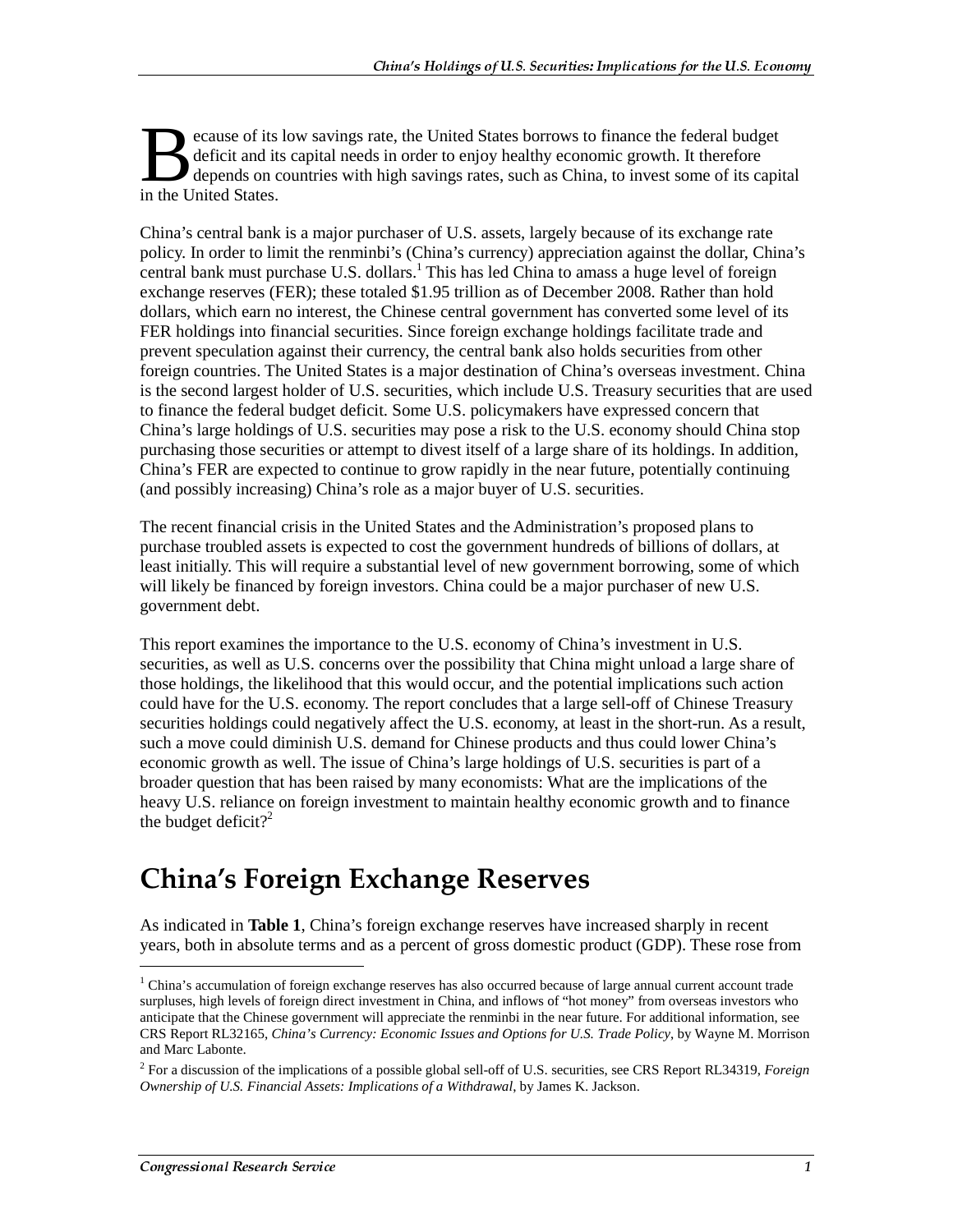\$216 billion in 2001 to \$1,528 billion in 2007, to \$1,946 billion as in 2008. China's reserves as a percent of GDP grew from 15.3% in 2001 to 45% in 2008 – an unusually high level for a large economy.

|                                                                           | <b>Billions of U.S. Dollars</b>                                              |                |                                     | As a % of Chinese GDP                                                                                      |
|---------------------------------------------------------------------------|------------------------------------------------------------------------------|----------------|-------------------------------------|------------------------------------------------------------------------------------------------------------|
| 2001                                                                      | 215.6                                                                        |                | 16.3                                |                                                                                                            |
| 2002                                                                      | 291.1                                                                        |                | 20.0                                |                                                                                                            |
| 2003                                                                      | 403.3                                                                        |                | 24.6                                |                                                                                                            |
| 2004                                                                      | 609.9                                                                        |                | 31.6                                |                                                                                                            |
| 2005                                                                      | 818.9                                                                        |                | 36.5                                |                                                                                                            |
| 2006                                                                      | 1,068.5                                                                      |                | 40.2                                |                                                                                                            |
| 2007                                                                      | 1,528.2                                                                      |                | 45.2                                |                                                                                                            |
| 2008                                                                      | 1,946.0                                                                      |                | 45.0                                |                                                                                                            |
|                                                                           | Source: Global Insight and Chinese State Administration of Foreign Exchange. |                |                                     |                                                                                                            |
|                                                                           | <b>Note:</b> Year-end values.                                                |                |                                     |                                                                                                            |
|                                                                           | 2008, China accounted for 26.2% of the world's FER. <sup>4</sup>             |                |                                     | other four major holders – Japan, Russia, Taiwan, and India. <sup>3</sup> According to the IMF, as of June |
|                                                                           |                                                                              | From 2006-2008 |                                     | Table 2. Top 5 Holders of Foreign Exchange Reserves and Changes to Holdings                                |
|                                                                           |                                                                              |                | Reserves (billions of U.S. dollars) |                                                                                                            |
|                                                                           | 2006                                                                         | 2007           | 2008                                | Change in Reserves: 2006-<br>2008                                                                          |
|                                                                           | 1.068.5                                                                      | 1,528.2        | 1,946.0                             | 877.5                                                                                                      |
|                                                                           | 879.7                                                                        | 948.4          | 1,003.3                             | 123.6                                                                                                      |
|                                                                           | 295.3                                                                        | 386.2          | 406.2                               | 110.9                                                                                                      |
|                                                                           | 266.1                                                                        | 270.0          | 291.7                               | 25.6                                                                                                       |
| Country<br>China<br>Japan<br><b>Russian Federation</b><br>Taiwan<br>India | 170.2                                                                        | 266.6          | 246.6                               | 76.4                                                                                                       |

Table 1. China's Foreign Exchange Reserves: 2001- 2008

| Table 2. Top 5 Holders of Foreign Exchange Reserves and Changes to Holdings |
|-----------------------------------------------------------------------------|
| From 2006-2008                                                              |

| Country                                                                        | 2006                                                          | 2007           | Reserves (billions of U.S. dollars)<br>2008 | Change in Reserves: 2006-                                                                                              |
|--------------------------------------------------------------------------------|---------------------------------------------------------------|----------------|---------------------------------------------|------------------------------------------------------------------------------------------------------------------------|
| China                                                                          | 1,068.5                                                       | 1,528.2        | 1,946.0                                     | 2008<br>877.5                                                                                                          |
| Japan<br>Russian Federation                                                    | 879.7<br>295.3                                                | 948.4<br>386.2 | 1,003.3<br>406.2                            | 123.6<br>110.9                                                                                                         |
| Taiwan<br>India                                                                | 266.1<br>170.2                                                | 270.0<br>266.6 | 291.7<br>246.6                              | 25.6<br>764                                                                                                            |
| (Taiwan).                                                                      |                                                               |                |                                             | Sources: EIU Database, IMF International Financial Statistics, and Central Bank of the Republic of China               |
|                                                                                | Note: Ranked according to total holdings as of December 2008. |                |                                             |                                                                                                                        |
| $^3$ China overtook Japan in 2006 to become the world's largest holder of FER. |                                                               |                |                                             | $4$ Total reserves for all countries in June 2008 were estimated at \$6,894.1 billion. Worldwide, 41% of reserves were |
| held in dollar-denominated assets.                                             |                                                               |                |                                             |                                                                                                                        |
| <b>Congressional Research Service</b>                                          |                                                               |                |                                             | $\overline{2}$                                                                                                         |
|                                                                                |                                                               |                |                                             |                                                                                                                        |
|                                                                                |                                                               |                |                                             |                                                                                                                        |
|                                                                                |                                                               |                |                                             |                                                                                                                        |
|                                                                                |                                                               |                |                                             |                                                                                                                        |
|                                                                                |                                                               |                |                                             |                                                                                                                        |
|                                                                                |                                                               |                |                                             |                                                                                                                        |
|                                                                                |                                                               |                |                                             |                                                                                                                        |
|                                                                                |                                                               |                |                                             |                                                                                                                        |
|                                                                                |                                                               |                |                                             |                                                                                                                        |
|                                                                                |                                                               |                |                                             |                                                                                                                        |
|                                                                                |                                                               |                |                                             |                                                                                                                        |
|                                                                                |                                                               |                |                                             |                                                                                                                        |
|                                                                                |                                                               |                |                                             |                                                                                                                        |
|                                                                                |                                                               |                |                                             |                                                                                                                        |
|                                                                                |                                                               |                |                                             |                                                                                                                        |
|                                                                                |                                                               |                |                                             |                                                                                                                        |
|                                                                                |                                                               |                |                                             |                                                                                                                        |
|                                                                                |                                                               |                |                                             |                                                                                                                        |
|                                                                                |                                                               |                |                                             |                                                                                                                        |
|                                                                                |                                                               |                |                                             |                                                                                                                        |
|                                                                                |                                                               |                |                                             |                                                                                                                        |
|                                                                                |                                                               |                |                                             |                                                                                                                        |
|                                                                                |                                                               |                |                                             |                                                                                                                        |
|                                                                                |                                                               |                |                                             |                                                                                                                        |
|                                                                                |                                                               |                |                                             |                                                                                                                        |
|                                                                                |                                                               |                |                                             |                                                                                                                        |
|                                                                                |                                                               |                |                                             |                                                                                                                        |
|                                                                                |                                                               |                |                                             |                                                                                                                        |
|                                                                                |                                                               |                |                                             |                                                                                                                        |
|                                                                                |                                                               |                |                                             |                                                                                                                        |
|                                                                                |                                                               |                |                                             |                                                                                                                        |
|                                                                                |                                                               |                |                                             |                                                                                                                        |
|                                                                                |                                                               |                |                                             |                                                                                                                        |
|                                                                                |                                                               |                |                                             |                                                                                                                        |
|                                                                                |                                                               |                |                                             |                                                                                                                        |
|                                                                                |                                                               |                |                                             |                                                                                                                        |
|                                                                                |                                                               |                |                                             |                                                                                                                        |
|                                                                                |                                                               |                |                                             |                                                                                                                        |
|                                                                                |                                                               |                |                                             |                                                                                                                        |
|                                                                                |                                                               |                |                                             |                                                                                                                        |
|                                                                                |                                                               |                |                                             |                                                                                                                        |
|                                                                                |                                                               |                |                                             |                                                                                                                        |
|                                                                                |                                                               |                |                                             |                                                                                                                        |
|                                                                                |                                                               |                |                                             |                                                                                                                        |
|                                                                                |                                                               |                |                                             |                                                                                                                        |
|                                                                                |                                                               |                |                                             |                                                                                                                        |
|                                                                                |                                                               |                |                                             |                                                                                                                        |
|                                                                                |                                                               |                |                                             |                                                                                                                        |
|                                                                                |                                                               |                |                                             |                                                                                                                        |
|                                                                                |                                                               |                |                                             |                                                                                                                        |
|                                                                                |                                                               |                |                                             |                                                                                                                        |
|                                                                                |                                                               |                |                                             |                                                                                                                        |
|                                                                                |                                                               |                |                                             |                                                                                                                        |

<sup>&</sup>lt;sup>3</sup> China overtook Japan in 2006 to become the world's largest holder of FER.

<sup>(</sup>Taiwan).<br> **Note:** Ranked according to total holdings as of December 2008.<br> **INTER INTER INTER INTER INTERNATION**<br>
In a overtook Japan in 2006 to become the world's largest holder of FER.<br>
al reserves for all countries in Note: Ra<br>
ma overtod<br>
ma overtod<br>
al reserves<br>
ma dollar-d<br>
ma dollar-d<br>
ma dollar-d<br>
ma dollar-d<br>
ma dollar-d<br>
ma dollar-d<br>
ma dollar-d<br>
ma dollar-d<br>
ma dollar-d<br>
ma dollar-d<br>
ma dollar-d<br>
ma dollar-d<br>
ma dollar-d<br>
ma dol Note that the according to the thermal according to the Control Pattern Control in a overtook Japan in 2006 to become the world's largest holder of al reserves for all countries in June 2008 were estimated at \$6,894.<br>
Subs 4 Total reserves for all countries in June 2008 were estimated at \$6,894.1 billion. Worldwide, 41% of reserves were held in dollar-denominated assets.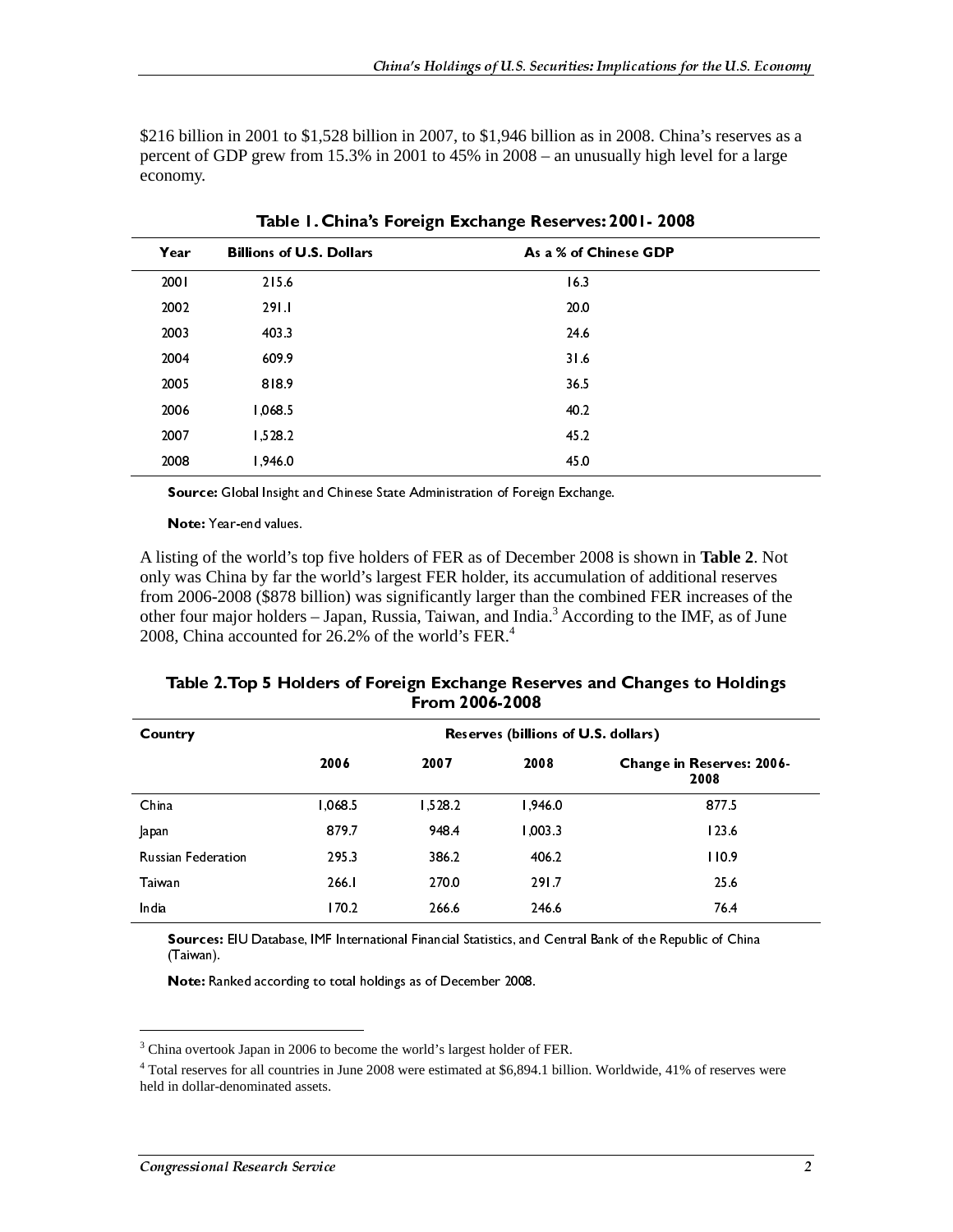### China's Holdings of U.S. Securities $^5$

China's central bank is a major purchaser of U.S. financial securities because of its exchange rate policy. In order to mitigate the renminbi's appreciation against the dollar, the central bank must purchase dollars. Rather than hold dollars, which earn no interest, the Chinese central government has converted some level of its foreign exchange holdings into financial securities. Since foreign exchange holdings facilitate trade and prevent speculation against their currency, the central bank also holds securities from other foreign countries.

There are no official estimates of what share of China's foreign reserves are held in dollardenominated assets (assets that were bought with dollars and are cashed in dollars), but the Treasury Department conducts an annual survey of foreign portfolio holdings of U.S. securities by country, and reports data for the previous year as of the end of June.<sup>6</sup> The report does not distinguish between government and private holdings of U.S. securities. U.S. securities include long-term (LT) U.S. Treasury securities, LT U.S. government agency securities,<sup>7</sup> LT corporate securities (some of which are asset-backed), equities (such as stocks), and short-term debt.<sup>8</sup>

According to the latest Treasury survey of portfolio holdings of U.S. securities (issued in February 2009), China's total holdings as of June 2008 were \$1,205 billion, which were \$283 billion (or 31%) larger than June 2007 levels, and were nearly five times 2003 levels (see **Figure 1**).<sup>9</sup> These increases were significantly more than that of any other major foreign holder.<sup>10</sup>

<sup>5</sup> For additional information on foreign ownership of U.S. securities, see CRS Report RL32462, *Foreign Investment in U.S. Securities*, by James K. Jackson.

<sup>&</sup>lt;sup>6</sup> Note, Treasury's annual survey does not include data on foreign direct investment (FDI) in the United States, which measures foreign ownership or investment in U.S. businesses. China's total FDI in the U.S. at the end of 2007 was \$1.1 billion (on a historical cost basis), according the U.S. Bureau of Economic Analysis. Since these types of assets cannot be liquidated rapidly, they are not included in this report.

 $^7$  Agency securities include both federal agencies and government-sponsored enterprises created by Congress (e.g., Fannie Mae and Freddie Mac) to provide credit to key sectors of the economy. Some of these securities are backed by assets (such as home mortgages).

 $8$  LT securities are those with no stated maturity date (such as equities) or with an original term to maturity date of more than one year. Short-term debt includes U.S. Treasury securities, agency securities, and corporate securities with a maturity date of less than one year.

<sup>&</sup>lt;sup>9</sup> Data on China's holdings of U.S. securities exclude holdings by Hong Kong (which totaled \$147 billion as of June 20080 and Macao. These entities, though part of China, are reported separately by Treasury.

 $10$  In comparison, Japan's holdings grew by only \$53 billion.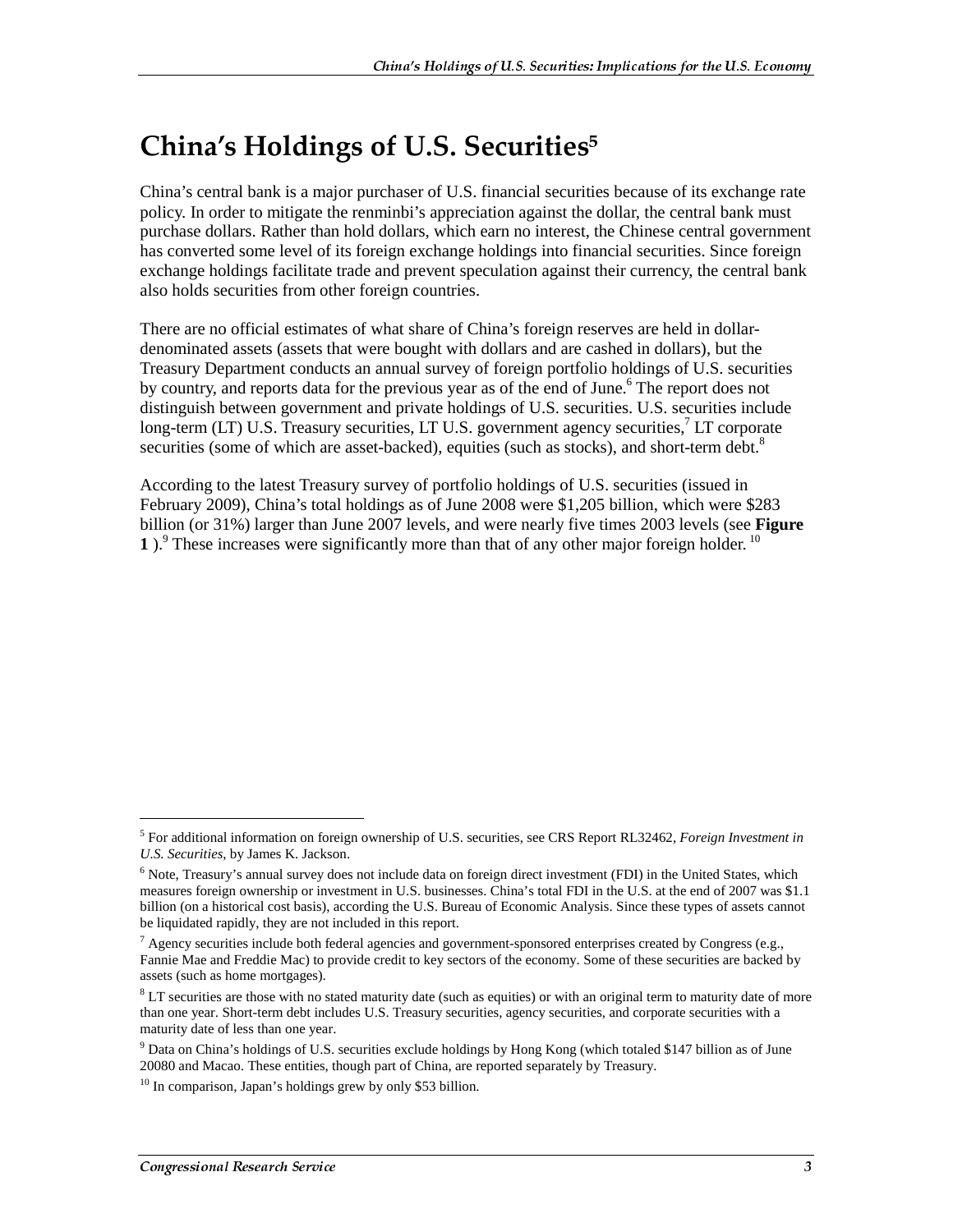

Figure 1. China's Holdings of U.S. Securities: June 2002-June 2008 \$billions

Source: U.S. Treasury Department, Preliminary Report On Foreign Holdings Of U.S. Securities At End-June 2008.

As indicated in **Table 3**, China was the second largest foreign holder of U.S. securities, after Japan as of June  $2008$ <sup>11</sup> China may have become the largest foreign holder in late  $2008$  or early 2009. China's main holdings were in LT government agency securities and LT Treasury securities (see

). This appears to indicate that the Chinese government has been pursuing a relatively low-risk investment strategy. In contrast, most of the United Kingdom's securities holdings were in corporate debt and equities. China's holdings of U.S. securities accounted for 11.7% of total foreign holdings of U.S. securities as of June 2008 (up from 9.4% as of June 2007).

Although the Chinese government does not make public the dollar composition of its foreign exchange holdings, many analysts estimate this level to be around  $70\%$ <sup>12</sup> If this figure is correct,

 $11$  According to the Treasury Department, data on foreign holdings of U.S. securities should be treated with caution, due to the difficulty in obtaining accurate information on the *actual* foreign owners of U.S. securities. For example, chains of foreign financial intermediaries may be involved in the custody or management of these securities.

<sup>&</sup>lt;sup>12</sup> See testimony of Brad Setser, Senior Economist, Roubini Global Economics and Research Associate, Global Economic Governance Programme, University College, Oxford, before the House Budget Committee, *Foreign Holdings of U.S. Debt: Is our Economy Vulnerable*?, June 26, 2007, p. 11. In addition, the *People's Daily Online* (August 28, 2006) estimated China's dollar holdings to total FER at 70%.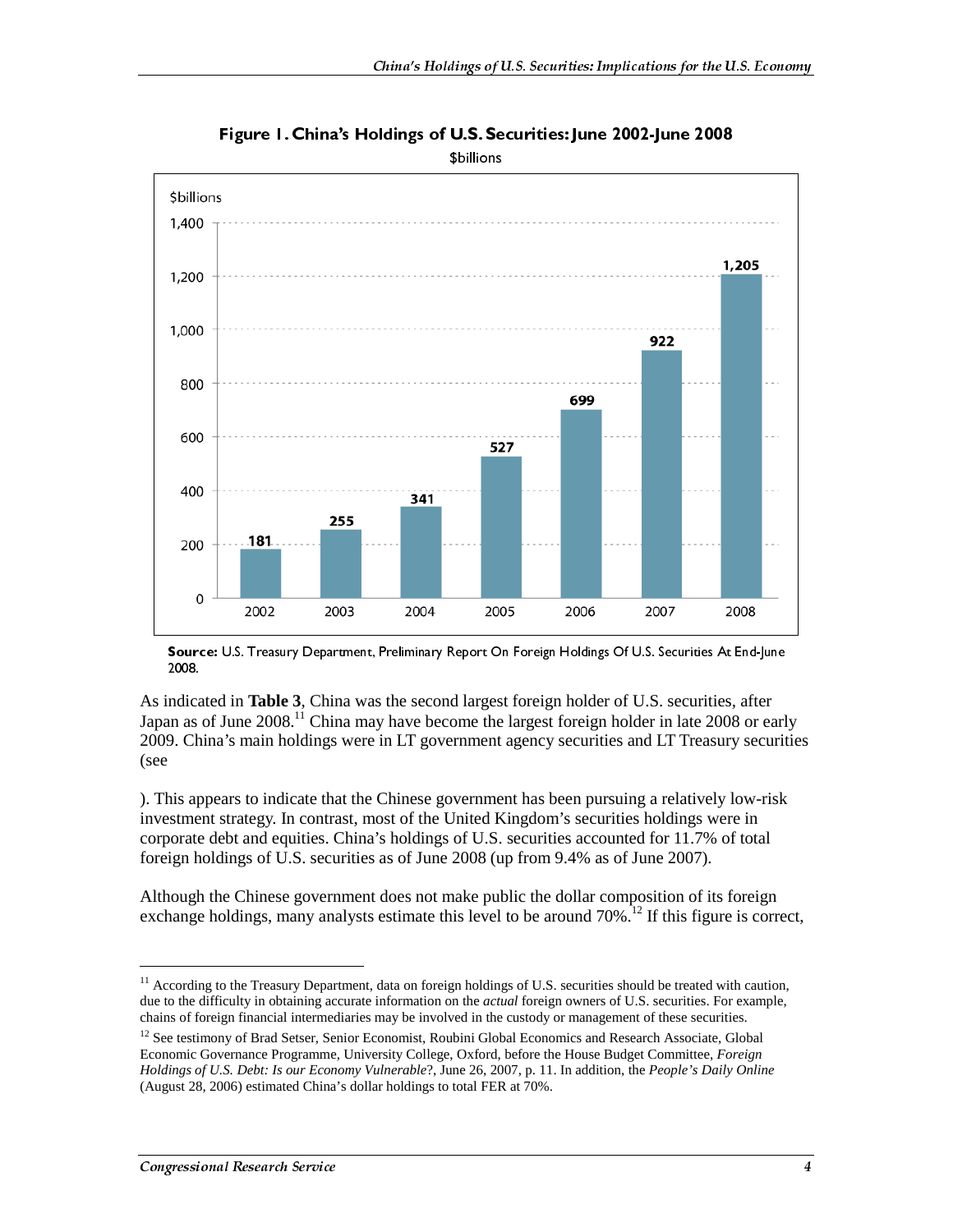China's holdings of U.S. securities may have reached \$1.36 trillion or higher as of December 2008.13

It is not clear to what extent China's investments have gone into U.S. sub-prime mortgage securities, but they are likely to be small relative to their total investments. As seen in **Table 3**, China has invested \$527 billion in long-term agency securities, most—but not all—of which is likely to be debt issued by Fannie Mae and Freddie Mac. *The South China Morning Post* (September 25, 2008) estimated that Chinese banks held \$9.8 billion in U.S. sub-prime loans at the end of 2007 and \$25 billion in Fannie Mae and Freddie Mac securities as of June 30, 2008. Whatever risk China faced from its holdings of Freddie Mac and Fannie Mae mortgage-backed securities was greatly reduced in September 2008 when these two institutions were placed in conservatorship by the Federal Government and thus have government backing. The Bank of China (one of China's largest state-owned commercial banks) reportedly had the largest exposures to U.S. sub-prime mortgage-backed securities among any banks in Asia when the financial crisis began. However, it reported that holdings of such securities as a share of its total investment securities portfolio were reduced from 3.5% in March 2008 to 1.4% in October 2008.14

U.S. data indicate Chinese holdings of U.S. agency debt from June 2007 to June 2008 increased by \$151 billion (all of this increase was in asset-backed securities) and accounted for over half of China's increased holdings of total U.S. securities in 2008.15 China's new purchases of new agency debt were bigger than that of any other foreign country over this one year period. China is by far the largest foreign owner of U.S. agency debt, accounting for 36% of total foreign holdings (up from 29% as of June 2007). The second biggest category of new U.S. securities holdings in 2008 was in equities, which increased by \$71 billion.

It is not yet clear how the U.S. sub-prime and financial crisis and ensuing global financial crisis has affected China's purchases of U.S. securities, especially since the extent of these crises became more apparent after June 2008. <sup>1</sup> For example, in September 2008, Fannie Mae and Freddie Mac were placed in conservatorship by the Federal Government. Press reports indicate that China, which is believed to hold a large amount of Freddie Mac and Fannie Mae securities, was greatly concerned over the financial safety of its holdings when it became clear in July 2008 that both institutions were in serious financial trouble. The U.S. government takeover of Freddie Mac and Fannie Mae provided explicit U.S. government backing to these securities.

 $<sup>13</sup>$  Some analysts contend that the Chinese government undercounts the total level of its foreign exchange reserves and</sup> thus, its holdings of U.S. securities could be even higher.

 $14$  The Bank of China either reduced its holdings or wrote off the losses.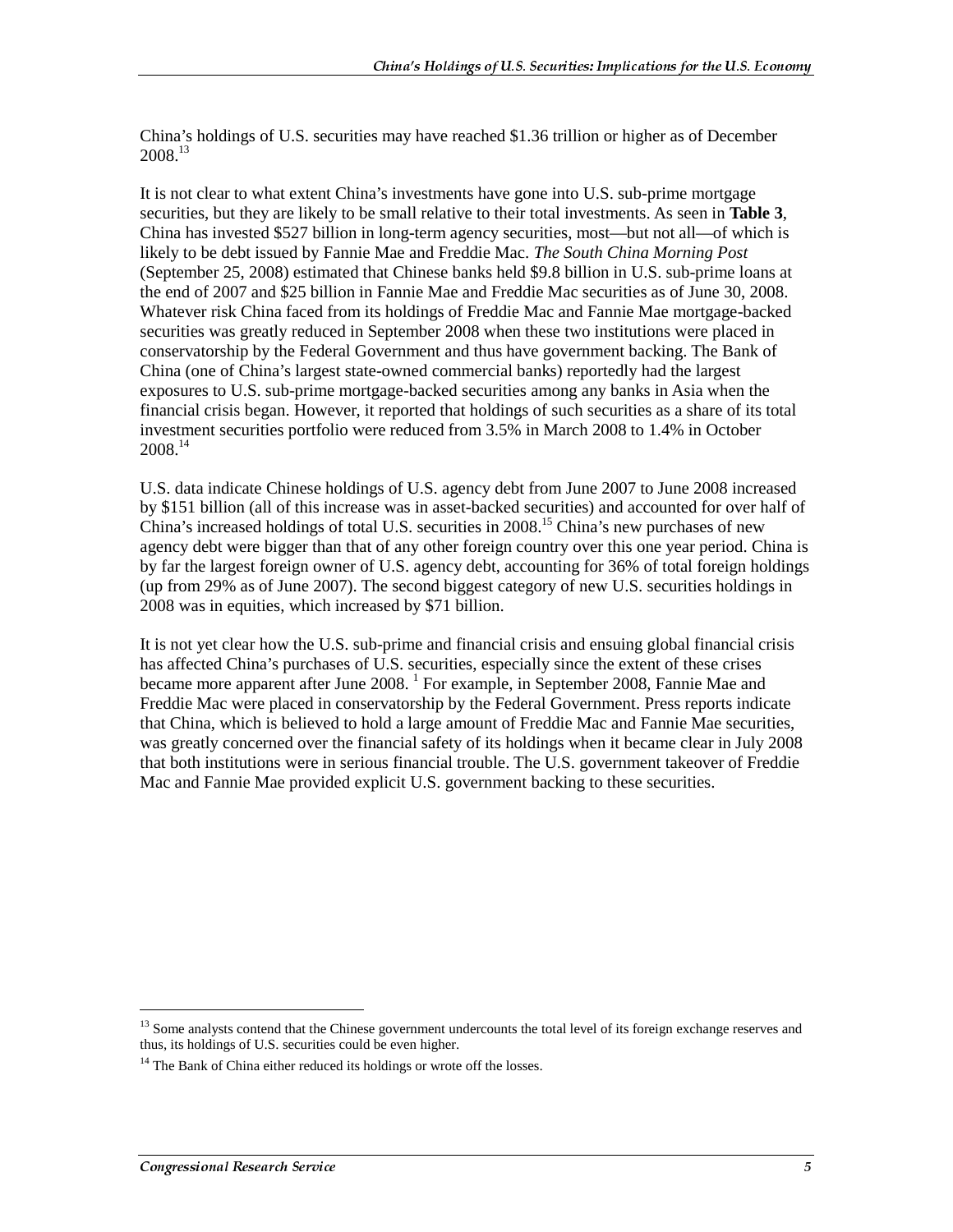| <b>Type of Security</b>                                       | Total  | LТ<br><b>Treasury</b> | LТ<br>Government<br>Agency | <b>LT</b><br>Corporate | <b>Equities</b> | Short<br>Term |
|---------------------------------------------------------------|--------|-----------------------|----------------------------|------------------------|-----------------|---------------|
| Japan                                                         | 1,250  | 568                   | 270                        | 48                     | 199             | 66            |
| China                                                         | 1,2051 | 522                   | 527                        | 26                     | 100             | 30            |
| United Kingdom                                                | 864    | 45                    | 26                         | 394                    | 376             | 24            |
| <b>World Total</b>                                            | 10,324 | 2,210                 | 1,464                      | 2,820                  | 2.969           | 861           |
| Change in China's<br><b>Holdings over</b><br><b>June 2007</b> | 283    | 55                    | 151                        | $-2$                   | 71              | 7             |
| <b>China's Holdings</b><br>as a Percent of<br>World Total (%) | 11.7   | 23.6                  | 36.0                       | 0.9                    | 3.4             | 3.5           |

Table 3. Top Three Foreign Holders of U.S. Securities as of June 2008 (\$ billions)



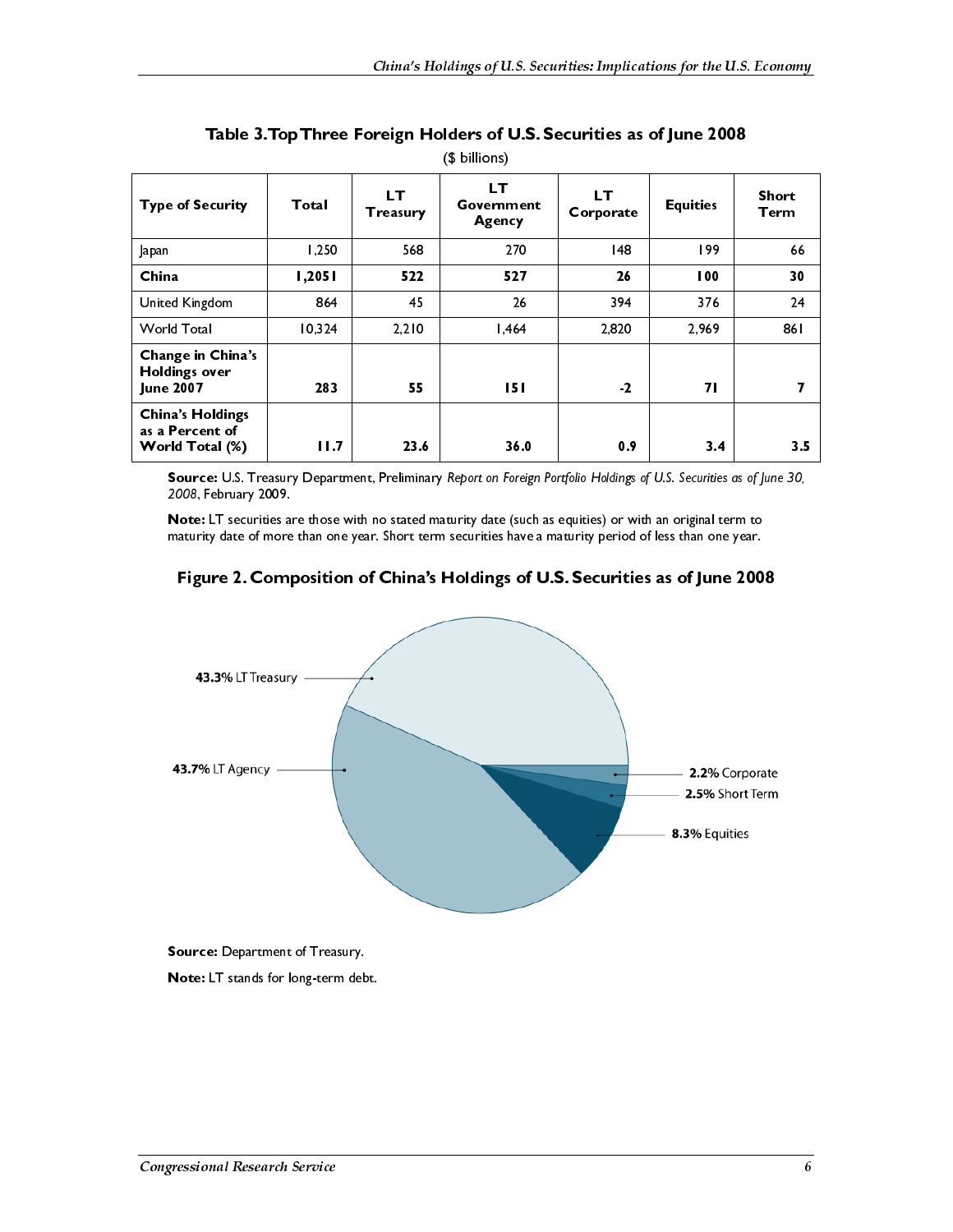#### China's Ownership of U.S. Treasury Securities $^{\rm 16}$

U.S. Treasury securities are the main vehicle the U.S. government uses to finance the federal debt, which totaled \$10.0 trillion at the end of September 2008. Of this amount, 47% was held by U.S. government trust funds and 53% was privately held. Of the total level of privately-held U.S. Treasury securities (\$5.3 trillion), foreigners owned 54% of the total (\$2.9 trillion).<sup>17</sup> China's holdings of U.S. Treasury securities holdings (as of September 2008) accounted for 11.0% of total private holdings (including foreign governments and citizens) of U.S. Treasury securities and 5.9% of total U.S. public debt securities (combined public and private).<sup>18</sup>

**Table 5** lists the top five major foreign holders of U.S. Treasury securities as of December 2008. China was the largest holder of U.S. Treasury Securities (overtaking Japan in September 2008) at \$724 billion; it was the  $7<sup>th</sup>$  largest holder in December 1997.<sup>19</sup> Over the past few years, China has become a major purchaser of Treasury securities. From December 2002 to December 2008, China's share of total foreign holdings of U.S. Treasury securities rose from 9.6% to 23.6%. From December 2007 to December 2008, China's holdings increased by \$250 billion (or 52.3%), by far the largest dollar increase of any country. China accounted for 34.4% of net new holdings of U.S. Treasury securities in 2008. In comparison, Japan's holdings rose by \$46.1 billion. China's purchases of U.S. Treasury securities were relatively large in September and October 2008, at \$44.5 billion and \$65.9 billion, respectively. This may in part reflect a movement by China (and other foreign investors) away from purchases of U.S. agency asset-backed securities (such those issued by Fannie Mae and Freddie Mac) to more "safe" U.S. Treasury securities (especially shortterm securities).

|  |                                                                                                                                                                                                                                | Table 4. China's Holdings of U.S. Treasury Securities: 2002-2008 Year-End |
|--|--------------------------------------------------------------------------------------------------------------------------------------------------------------------------------------------------------------------------------|---------------------------------------------------------------------------|
|  | . Other the second compared and contracted the continued believes to the formula of the continued of the continued of the continued of the continued of the continued of the continued of the continued of the continued of th |                                                                           |

|                                                                                                                                                                                                                                                                                                    | 2002                              | 2003  | 2004  | 0<br>2005 | 0<br>2006 | 2007      | 2008  |
|----------------------------------------------------------------------------------------------------------------------------------------------------------------------------------------------------------------------------------------------------------------------------------------------------|-----------------------------------|-------|-------|-----------|-----------|-----------|-------|
| China's Holdings<br>(\$billions)                                                                                                                                                                                                                                                                   | 1184                              | 159.0 | 222.9 | 310.0     | 396.9     | 477.6     | 7274  |
| Holdings as a % of                                                                                                                                                                                                                                                                                 |                                   |       |       |           |           |           |       |
| Total Foreign<br>Holdings                                                                                                                                                                                                                                                                          | 9.6%                              | 10.4% | 12.1% | 15.2%     | 18.9%     | 20.3%     | 23.6% |
|                                                                                                                                                                                                                                                                                                    | Source: U.S. Treasury Department. |       |       |           |           |           |       |
|                                                                                                                                                                                                                                                                                                    |                                   |       |       |           |           |           |       |
|                                                                                                                                                                                                                                                                                                    |                                   |       |       |           |           |           |       |
| <sup>16</sup> For a general discussion of foreign ownership of U.S. debt, see CRS Report RS22331, Foreign Holdings of Federal<br>Debt, by Justin Murray and Marc Labonte.                                                                                                                          |                                   |       |       |           |           |           |       |
| <sup>17</sup> U.S. Treasury Department, Financial Management Service, Ownership of Federal Securities, available at<br>http://www.fms.treas.gov/bulletin/index.html.                                                                                                                               |                                   |       |       |           |           |           |       |
| <sup>18</sup> Although yields on U.S. Treasury securities are relatively low compared to other types of investment, they are also                                                                                                                                                                  |                                   |       |       |           |           |           |       |
| considered to be relatively low in risk. Thus they are viewed by many central banks to be a safe investment for their<br>FER.                                                                                                                                                                      |                                   |       |       |           |           |           |       |
| <sup>19</sup> Treasury constantly revises its estimates of foreign holdings of U.S. securities. On February 27, 2009, it made<br>substantial revisions to its previously released monthly data for 2008 (which was issued on February 17, 2009). The                                               |                                   |       |       |           |           |           |       |
| new data raised estimates for China's holdings of U.S. Treasury securities in December 2008 from \$696 billion (old<br>estimate) to \$727 billion. However, Treasury does not revise its data from previous years. Thus, comparisons of<br>historical Treasury data should be viewed with caution. |                                   |       |       |           |           |           |       |
|                                                                                                                                                                                                                                                                                                    |                                   |       |       |           |           |           |       |
|                                                                                                                                                                                                                                                                                                    |                                   |       |       |           |           |           |       |
| Congressional Research Service                                                                                                                                                                                                                                                                     |                                   |       |       |           |           | $\bar{7}$ |       |
|                                                                                                                                                                                                                                                                                                    |                                   |       |       |           |           |           |       |
|                                                                                                                                                                                                                                                                                                    |                                   |       |       |           |           |           |       |
|                                                                                                                                                                                                                                                                                                    |                                   |       |       |           |           |           |       |
|                                                                                                                                                                                                                                                                                                    |                                   |       |       |           |           |           |       |
|                                                                                                                                                                                                                                                                                                    |                                   |       |       |           |           |           |       |
|                                                                                                                                                                                                                                                                                                    |                                   |       |       |           |           |           |       |
|                                                                                                                                                                                                                                                                                                    |                                   |       |       |           |           |           |       |
|                                                                                                                                                                                                                                                                                                    |                                   |       |       |           |           |           |       |
|                                                                                                                                                                                                                                                                                                    |                                   |       |       |           |           |           |       |
|                                                                                                                                                                                                                                                                                                    |                                   |       |       |           |           |           |       |
|                                                                                                                                                                                                                                                                                                    |                                   |       |       |           |           |           |       |
|                                                                                                                                                                                                                                                                                                    |                                   |       |       |           |           |           |       |
|                                                                                                                                                                                                                                                                                                    |                                   |       |       |           |           |           |       |
|                                                                                                                                                                                                                                                                                                    |                                   |       |       |           |           |           |       |
|                                                                                                                                                                                                                                                                                                    |                                   |       |       |           |           |           |       |
|                                                                                                                                                                                                                                                                                                    |                                   |       |       |           |           |           |       |
|                                                                                                                                                                                                                                                                                                    |                                   |       |       |           |           |           |       |
|                                                                                                                                                                                                                                                                                                    |                                   |       |       |           |           |           |       |
|                                                                                                                                                                                                                                                                                                    |                                   |       |       |           |           |           |       |
|                                                                                                                                                                                                                                                                                                    |                                   |       |       |           |           |           |       |
|                                                                                                                                                                                                                                                                                                    |                                   |       |       |           |           |           |       |
|                                                                                                                                                                                                                                                                                                    |                                   |       |       |           |           |           |       |
|                                                                                                                                                                                                                                                                                                    |                                   |       |       |           |           |           |       |
|                                                                                                                                                                                                                                                                                                    |                                   |       |       |           |           |           |       |
|                                                                                                                                                                                                                                                                                                    |                                   |       |       |           |           |           |       |
|                                                                                                                                                                                                                                                                                                    |                                   |       |       |           |           |           |       |
|                                                                                                                                                                                                                                                                                                    |                                   |       |       |           |           |           |       |
|                                                                                                                                                                                                                                                                                                    |                                   |       |       |           |           |           |       |
|                                                                                                                                                                                                                                                                                                    |                                   |       |       |           |           |           |       |
|                                                                                                                                                                                                                                                                                                    |                                   |       |       |           |           |           |       |
|                                                                                                                                                                                                                                                                                                    |                                   |       |       |           |           |           |       |
|                                                                                                                                                                                                                                                                                                    |                                   |       |       |           |           |           |       |
|                                                                                                                                                                                                                                                                                                    |                                   |       |       |           |           |           |       |
|                                                                                                                                                                                                                                                                                                    |                                   |       |       |           |           |           |       |
|                                                                                                                                                                                                                                                                                                    |                                   |       |       |           |           |           |       |
|                                                                                                                                                                                                                                                                                                    |                                   |       |       |           |           |           |       |
|                                                                                                                                                                                                                                                                                                    |                                   |       |       |           |           |           |       |
|                                                                                                                                                                                                                                                                                                    |                                   |       |       |           |           |           |       |
|                                                                                                                                                                                                                                                                                                    |                                   |       |       |           |           |           |       |
|                                                                                                                                                                                                                                                                                                    |                                   |       |       |           |           |           |       |
|                                                                                                                                                                                                                                                                                                    |                                   |       |       |           |           |           |       |
|                                                                                                                                                                                                                                                                                                    |                                   |       |       |           |           |           |       |
|                                                                                                                                                                                                                                                                                                    |                                   |       |       |           |           |           |       |
|                                                                                                                                                                                                                                                                                                    |                                   |       |       |           |           |           |       |
|                                                                                                                                                                                                                                                                                                    |                                   |       |       |           |           |           |       |
|                                                                                                                                                                                                                                                                                                    |                                   |       |       |           |           |           |       |
|                                                                                                                                                                                                                                                                                                    |                                   |       |       |           |           |           |       |
|                                                                                                                                                                                                                                                                                                    |                                   |       |       |           |           |           |       |
|                                                                                                                                                                                                                                                                                                    |                                   |       |       |           |           |           |       |
|                                                                                                                                                                                                                                                                                                    |                                   |       |       |           |           |           |       |
|                                                                                                                                                                                                                                                                                                    |                                   |       |       |           |           |           |       |
|                                                                                                                                                                                                                                                                                                    |                                   |       |       |           |           |           |       |
|                                                                                                                                                                                                                                                                                                    |                                   |       |       |           |           |           |       |
|                                                                                                                                                                                                                                                                                                    |                                   |       |       |           |           |           |       |
|                                                                                                                                                                                                                                                                                                    |                                   |       |       |           |           |           |       |
|                                                                                                                                                                                                                                                                                                    |                                   |       |       |           |           |           |       |
|                                                                                                                                                                                                                                                                                                    |                                   |       |       |           |           |           |       |
|                                                                                                                                                                                                                                                                                                    |                                   |       |       |           |           |           |       |
|                                                                                                                                                                                                                                                                                                    |                                   |       |       |           |           |           |       |
|                                                                                                                                                                                                                                                                                                    |                                   |       |       |           |           |           |       |
|                                                                                                                                                                                                                                                                                                    |                                   |       |       |           |           |           |       |
|                                                                                                                                                                                                                                                                                                    |                                   |       |       |           |           |           |       |
|                                                                                                                                                                                                                                                                                                    |                                   |       |       |           |           |           |       |
|                                                                                                                                                                                                                                                                                                    |                                   |       |       |           |           |           |       |
|                                                                                                                                                                                                                                                                                                    |                                   |       |       |           |           |           |       |
|                                                                                                                                                                                                                                                                                                    |                                   |       |       |           |           |           |       |
|                                                                                                                                                                                                                                                                                                    |                                   |       |       |           |           |           |       |
|                                                                                                                                                                                                                                                                                                    |                                   |       |       |           |           |           |       |
|                                                                                                                                                                                                                                                                                                    |                                   |       |       |           |           |           |       |
|                                                                                                                                                                                                                                                                                                    |                                   |       |       |           |           |           |       |
|                                                                                                                                                                                                                                                                                                    |                                   |       |       |           |           |           |       |
|                                                                                                                                                                                                                                                                                                    |                                   |       |       |           |           |           |       |
|                                                                                                                                                                                                                                                                                                    |                                   |       |       |           |           |           |       |
|                                                                                                                                                                                                                                                                                                    |                                   |       |       |           |           |           |       |
|                                                                                                                                                                                                                                                                                                    |                                   |       |       |           |           |           |       |
|                                                                                                                                                                                                                                                                                                    |                                   |       |       |           |           |           |       |
|                                                                                                                                                                                                                                                                                                    |                                   |       |       |           |           |           |       |
|                                                                                                                                                                                                                                                                                                    |                                   |       |       |           |           |           |       |
|                                                                                                                                                                                                                                                                                                    |                                   |       |       |           |           |           |       |
|                                                                                                                                                                                                                                                                                                    |                                   |       |       |           |           |           |       |
|                                                                                                                                                                                                                                                                                                    |                                   |       |       |           |           |           |       |
|                                                                                                                                                                                                                                                                                                    |                                   |       |       |           |           |           |       |
|                                                                                                                                                                                                                                                                                                    |                                   |       |       |           |           |           |       |
|                                                                                                                                                                                                                                                                                                    |                                   |       |       |           |           |           |       |

<sup>16</sup> For a general discussion of foreign ownership of U.S. debt, see CRS Report RS22331, *Foreign Holdings of Federal Debt*, by Justin Murray and Marc Labonte.

<sup>17</sup> U.S. Treasury Department, Financial Management Service, *Ownership of Federal Securities*, available at http://www.fms.treas.gov/bulletin/index.html.

<sup>&</sup>lt;sup>18</sup> Although yields on U.S. Treasury securities are relatively low compared to other types of investment, they are also considered to be relatively low in risk. Thus they are viewed by many central banks to be a safe investment for their FER.

Total Foreign<br>
Holdings<br>
Sou<br>
To For a g<br>
Debt, by<br>
<sup>17</sup> U.S. Ti<br>
<sup>17</sup> U.S. Ti<br>
<sup>18</sup> Http://ww<br>
<sup>18</sup> Althou<br>
considere<br>
FER.<br>
<sup>19</sup> Treasu<br>
substantianew data<br>
estimate)<br>
historical<br>
historical Holdings<br>
To Fe<br>
To Deb,<br>
To Deb,<br>
To Deb,<br>
To Deb,<br>
To The Subs<br>
To The Subs<br>
To The Subs<br>
New<br>
Extinguist<br>
To Con ury Department.<br>
on of foreign ownership of U.S. debt, see CRS Report RS22331, *Foreign Holdings of Federal*<br>
ment, Financial Management Service, *Ownership of Federal Securities*, available at<br>
robuletin/index.html.<br>
5. T The state of the matter, and the set of the state of the state of the set of the set of the set of the set of the S. Treasury Department, Financial Mi (/www.fms.treas.gov/bulletin/index.ht though yields on U.S. Treasury se  $19$  Treasury constantly revises its estimates of foreign holdings of U.S. securities. On February 27, 2009, it made substantial revisions to its previously released monthly data for 2008 (which was issued on February 17, 2009). The new data raised estimates for China's holdings of U.S. Treasury securities in December 2008 from \$696 billion (old estimate) to \$727 billion. However, Treasury does not revise its data from previous years. Thus, comparisons of historical Treasury data should be viewed with caution.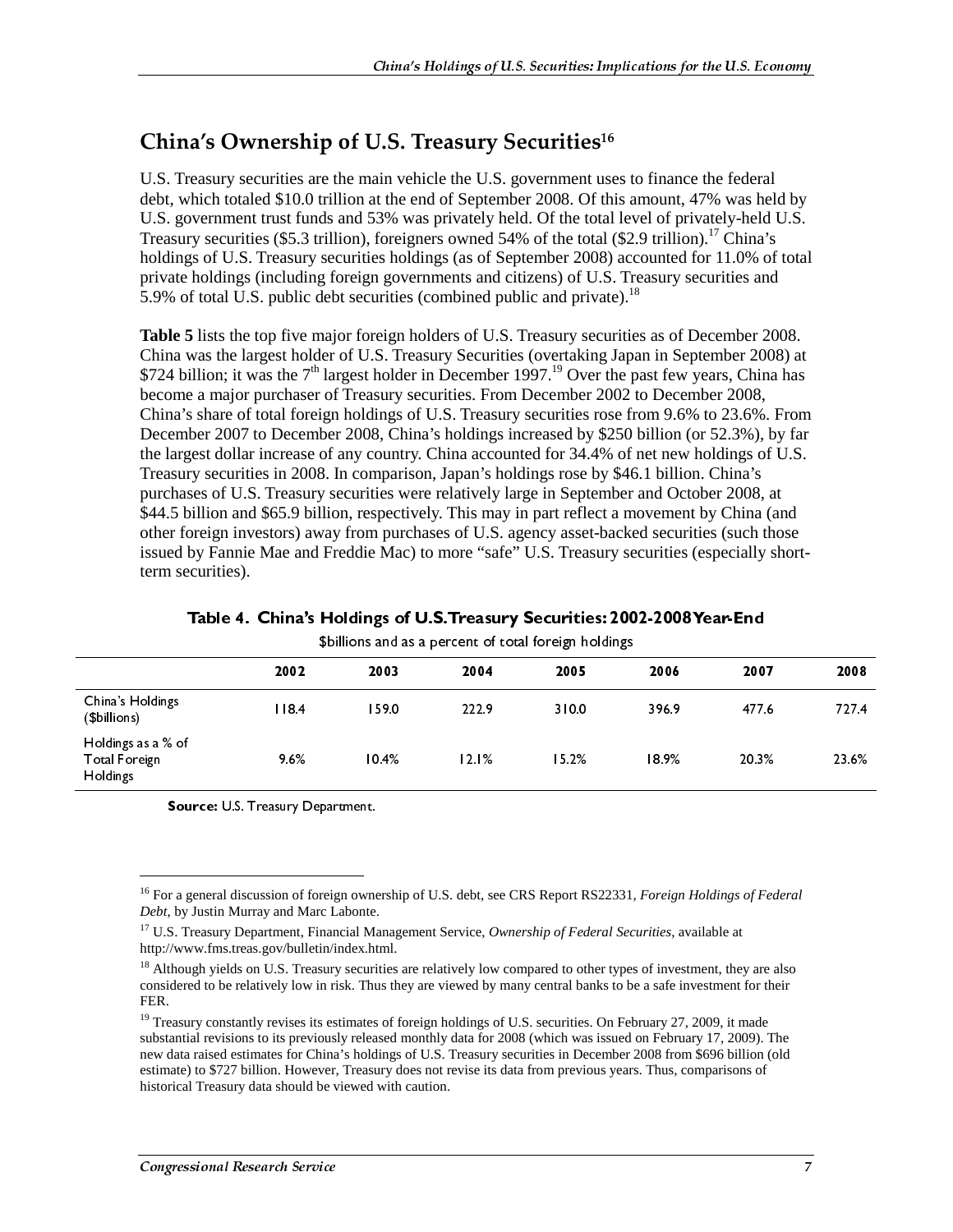|                                     | Dec 2007 | <b>Dec 2008</b> | Dec 2007-Dec 2008<br>Change in the<br>Value of its<br><b>Holdings</b> | Holdings as a<br><b>Share of Total</b><br><b>Foreign Holdings</b><br>as of Dec 2008 (%) |
|-------------------------------------|----------|-----------------|-----------------------------------------------------------------------|-----------------------------------------------------------------------------------------|
| China                               | 477.6    | 727.4           | 249.8                                                                 | 23.6                                                                                    |
| Japan                               | 579.9    | 626.0           | 46.1                                                                  | 20.3                                                                                    |
| Caribbean<br><b>Banking Centers</b> | 117.4    | 197.5           | 80.1                                                                  | 64                                                                                      |
| Oil Exporters <sup>a</sup>          | 137.9    | 186.2           | 48.3                                                                  | 6.3                                                                                     |
| United Kingdom                      | 157.9    | 130.9           | $-27.0$                                                               | 4.3                                                                                     |
| <b>Total Foreign</b><br>Holdings    | 2.351.1  | 3,076.9         | 725.8                                                                 | 100.0                                                                                   |

#### Table 5. Major Foreign Holders of U.S. Treasury Securities: December 2007 and December 2008

a. Oil exporters include Ecuador, Venezuela, Indonesia, Bahrain, Iran, Iraq, Kuwait, Oman, Qatar, Saudi Arabia, the United Arab Emirates, Algeria, Gabon, Libya, and Nigeria.

Note: \*Data are based on surveys which are done annually or biannually. A new survey may often significantly revise data of a previous survey. Thus, time series data should be viewed with caution.

### U.S. Concerns Over China's Large Holdings of U.S. Securities

Dec 2007 Dec 2008<br>
Dec 2008 Dec 2008 Dec 2008 Dec 2008<br>
Dapan<br>
Sayaha<br>
Sayaha<br>
Dapan<br>
Sayaha<br>
Dal Exporters<br>
Dal Exporters<br>
Dal Exporters<br>
Dal Exporters<br>
Dal Exporters<br>
Sayaha<br>
Sayaha<br>
Sayaha<br>
Sayaha<br>
Sayaha<br>
Sayaha<br>
Sayah Change in the<br>
Value of its<br>
Holdings<br>
249.8<br>
46.1<br>
80.1<br>
48.3<br>
27.0<br>
725.8<br>
72.5.8<br>
72.5.8<br>
72.5.8<br>
72.5.8<br>
72.5.8<br>
72.5.8<br>
72.5.8<br>
72.5.8<br>
72.5.8<br>
72.5.8<br>
72.5.8<br>
72.5.8<br>
72.5.8<br>
72.5.8<br>
72.5.8<br>
72.5.8<br>
72.5.8<br>
72.5.8<br>
7 Value of its<br>
Holdings<br>
249.8<br>
46.1<br>
80.1<br>
48.3<br>
27.0<br>
725.8<br>
ecurities Holdings,<br>
rain, Iran, Iraq,<br>
in, Iran, Iraq,<br>
ilya, and Niger<br>
wed with caution<br> **C** Holdings,<br>
is large holdin<br>
e it as a politie<br>
ilegraph (an c<br>
C Holdings<br>
249.8<br>
46.1<br>
80.1<br>
48.3<br>
48.3<br>
27.0<br>
725.8<br>
curities Holding<br>
217.0<br>
725.8<br>
curities Holding<br>
in, Iran, Iraq<br>
1974, and Nige<br>
1974, and Nige<br>
1974, and Nige<br>
1974, and Nige<br>
1974, and Nige<br>
1981 (and the caution 249.8<br>
249.8<br>
46.1<br>
80.1<br>
48.3<br>
48.3<br>
-27.0<br>
725.8<br>
rrities Holdin<br>
1, Iran, Iran, Iran, Iran, Iran, Iran, Iran, Iran, Iran, Iran, Iran, Iran, Iran, Iran, Iran, Iran, Iran, Iran, Iran, Iran, Iran, Iran, Iran, Iran, Iran, I Share of Total<br>
Dreign Holding<br>
of Dec 2008 (1<br>
23.6<br>
20.3<br>
20.3<br>
6.4<br>
6.3<br>
4.3<br>
100.0<br>
727, 2008.<br>
Oman, Qatar,<br>
727, 2008.<br>
Oman, Qatar,<br>
ften significantly<br> **Of**<br>
5. S. securities,<br>
against the<br>
ritish<br>
ink tanks when U oreign Holding<br>
of Dec 2008 (\*<br>
23.6<br>
20.3<br>
20.3<br>
20.3<br>
20.3<br>
20.3<br>
20.3<br>
20.3<br>
20.3<br>
20.3<br>
20.3<br>
20.3<br>
20.3<br>
20.3<br>
20.3<br>
20.3<br>
4.3<br>
4.3<br>
100.0<br>
y 27, 2008.<br>
Oman, Qatar,<br>
often significantly<br>
Of<br>
J.S. securities,<br>
against Solven Contract Contract Contract Contract Contract Contract Contract Contract Contract Contract Contract Contract Contract Contract Contract Contract Contract Contract Contract Contract Contract Contract Contract Contract as a matrix of the control and the control and the control and the control and the control and the control and the control and the chinese the Chinese the Chinese the Chinese the Chinese the Chinese the Chinese the Chinese China 477.6 727.4 249.8 23.6 Conduction<br>
United Kigation (1973) 826.1 20.4 64.1 20.4 64.1 20.4 64.1 20.4 64.1 20.4 64.1 20.4 64.1 20.4 64.1 20.4 64.1 20.4 64.1 20.4 64.1 20.4 64.1 20.4 64.1 20.4 64.1 20.4 64.1 20.4 64.1 20.4 64.1 20.4 64.1 20.4 64.1 Banking Ce<br>Banking Ce<br>Oil Export<br>United Kin<br>Total Forei<br>United Kin<br>Total Forei<br>Holdings<br>Sourra.<br>A. Custome Customer Content<br>Including United States "is governme"<br>Some U..<br>Some U..<br>Including mewspape<br>reportedl<br>Iquidatir tra Of Exerce is 197.4 197.4 197.4 198.<br>
United Kingdom 115.79 198.<br>
197.9 198.<br>
197.9 198.<br>
197.4 198.<br>
197.4 198.1 197.4 198.<br>
197.9 198.1 197.4 198.<br>
197.6 198.<br>
197.6 198.<br>
Sauta Architect Colume benders for the Entudor: Uniced Kriggs 2001<br>
Uniced Kriggs 23511<br>
Uniced Kriggs 23511<br>
Source Department of Treasury, Magne fracyly Hoteles of Treasury Securitie Hotelings, February 27, 2008.<br>
Source Department of Treasury, Magne fracyly Hoteles Total foregro<br>
1761 1678.<br>
Holdes<br>
1870. 1981.<br>
1870. 1981.<br>
1870. 1981. 1982.<br>
1870. 1992. The Courtest Department of Tremary, Magio formge Hotster of Tremary Securities Hotsings, February 77, 2008<br>
18. Oli exporters incl Holdings<br>
Source:<br>
a. Oil Sauce<br>
a. Oil Sauce<br>
Note: \*[<br>
revise date<br>
revise date<br> **U.S. C**<br>
Some U.S. J<br>
including T<br>
United State<br>
rewspaper)<br>
reportedly s<br>
liquidating i<br>
trade sanctic<br>
"bargaining<br>
strade sanctic<br>
"bar **Source:** Department of Tressary, Majar for the Sampy Securities Holdings, February 27, 2008.<br>
2. Oil experters include Ecuador, Venezuele, Indonesia, Bahrain. Iran, Iran, Iran, IC, Waster, Oman, Qatan<br>
2. Suid-Mealis. Ho source: Department of Treasury of the United States (Apple) and the content of the Collective of Treasury securities Algeria. Saloon, Usiva, and Nigeria.<br>
Source: Data are based on survey which Emirates, Algeria, Gabon, Us Some U.S. policymakers have expressed concern over China's large holdings of U.S. securities, including Treasury securities, contending that China could use it as a political tool against the United States. To illustrate, an August 7, 2007 article in the *Telegraph* (an online British newspaper) cited interviews with officials from two leading Chinese government think tanks who reportedly stated that China had the power to make the dollar collapse (if it chose to do so) by liquidating large portions of its U.S. Treasury securities holdings if the United States imposed trade sanctions to force a renminbi revaluation, and that the threat to do so could be used as a "bargaining chip."<sup>20</sup> The article prompted concern among many U.S. policymakers, including Senator Chuck Grassley, who, in an August 9, 2007 letter to the Chinese ambassador to the United States (Zhou Wenzhong), called the comments "dangerous" and a factor in why the United States "is right to be concerned with China's currency practices." The letter asked the Chinese government to confirm that "the comments do not reflect the official position of the Chinese government."<sup>21</sup> In response, the Chinese ambassador wrote to Senator Grassley on August 13, 2007, that "China does not have a plan to drastically adjust the structure of its foreign reserves."<sup>22</sup> In addition, China's *Xinhua News Agency* on August 13, 2007, quoted an unnamed official at the People's Bank of China as stating that "dollar-denominated assets, including U.S. government

<sup>20</sup> The Telegraph, *China Threatens 'Nuclear Option' of Dollar Sales*, August 7, 2007.

<sup>&</sup>lt;sup>21</sup> See text of letter at http://grassley.senate.gov/public/.

<sup>22</sup> Letter reprinted in *Inside U.S. Trade*, August 13, 2007.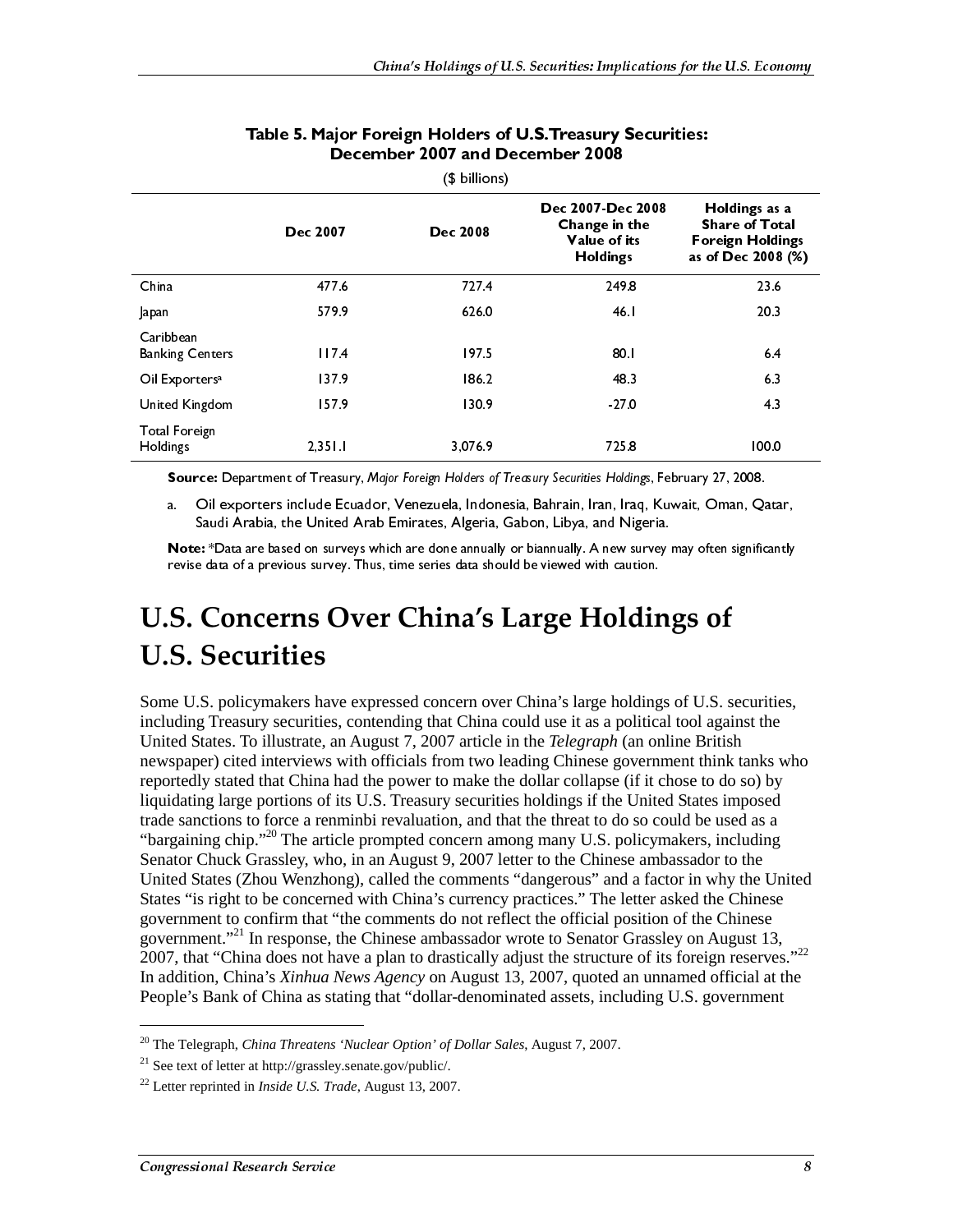securities, are an important component in China's foreign exchange reserve investment portfolio," and that China was "a responsible investor."

Numerous reports have appeared in the media citing various Chinese officials who, in the past, have claimed or hinted at government plans to reduce its holdings of U.S. Treasury securities for economic reasons. For example, on September 29, 2007, the Chinese government officially launched the state-owned *China Investment Corporation,* which Chinese officials state was created to better manage its foreign exchange reserves. It reportedly will initially manage over \$200 billion of China's reserves, making it one of the world's largest sovereign wealth funds. Some contend the creation of this entity could signal Chinese plans to diversify away from relatively low-yielding assets, such as Treasury securities, and perhaps dollar-denominated assets in general.<sup>23</sup> On November 7, 2007, Cheng Siwei, the vice chairman of the Chinese National People's Congress, reportedly made remarks that the Chinese government "will favor stronger currencies over weaker ones, and will readjust accordingly." The media claimed that his remarks were a major factor in sparking a sharp decline of the dollar against the euro in international currency markets that day.<sup>24</sup> However, on November 14, 2007, Yi Gang, assistant governor of the People's Bank of China, was quoted as saying that "the U.S. dollar is the main currency in our reserves and that policy remains very firm," and said that statements by other officials to the contrary were "opinions."25

Some U.S. policymakers have recently raised concerns that China, for economic reasons (such as concerns over the safety of its current holdings of U.S. securities), might seek to liquidate such assets or significantly cut back on purchases of new securities. These fears have been heightened as a result of the U.S. sub-prime mortgage crisis and the subsequent global financial crisis.<sup>26</sup> At a press conference during her visit to China on February 21, 2009, Secretary of State Hillary Rodham Clinton brought up this issue, stating that she appreciated "greatly the Chinese government's continuing confidence in the United States treasuries."

## What If China Reduces its Holdings of U.S.  $\,$ Securities?<sup>27</sup>

As the previous data illustrate, China has accumulated large holdings of U.S. assets in recent years. These accumulations are the result of U.S. borrowing to finance its large trade deficit with China (the gap between U.S. exports and Chinese imports). All else equal, Chinese government purchases of U.S. assets increases the demand for U.S. assets, which reduces U.S. interest rates.

 $\overline{a}$ 

 $23$  Others are concerned that China will attempt to use the fund to purchase major U.S. companies. See the New Yorker, *Sovereign Wealth World*, November 26, 2007. According to the article, "were China's fund so inclined, it could buy Ford, G.M., Volkswagen, and Honda, and still have a little money left over for ice cream."

<sup>24</sup> *Bloomberg News*, November 8, 2007.

<sup>25</sup> *China Daily*, November 15, 2007.

<sup>26</sup> See CRS Report RL34742, *The Global Financial and Economic Crisis: Analysis and Policy Implications*, coordinated by Dick K. Nanto.

 $27$  From the perspective of the macroeconomic effects on U.S. investment, interest rates, and so on, it does not matter what type of U.S. security is purchased when foreign capital flows to the United States. Thus, Chinese purchases of all types of U.S. securities (not just Treasury securities) should be considered when attempting to understand the impact China's investment decisions have on the U.S. economy.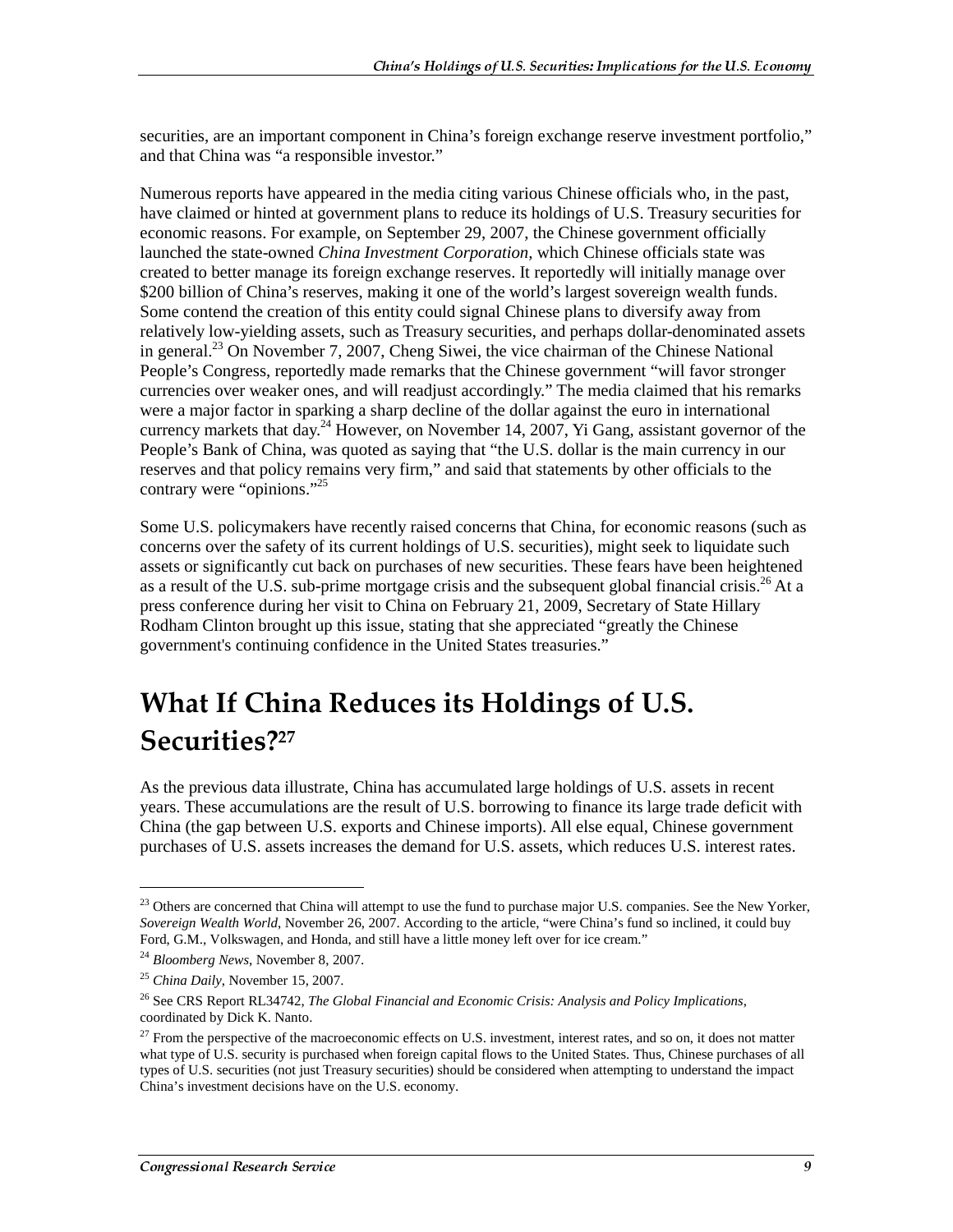If China attempted to reduce its holdings of U.S. securities, they would be sold to other investors (foreign and domestic), who would presumably require higher interest rates than those prevailing today to be enticed to buy them. One analyst estimates that a Chinese move away from long-term U.S. securities could raise interest rates by as much as 50 basis points.<sup>28</sup> Higher interest rates would cause a decline in investment spending and other interest-sensitive spending. All else equal, the reduction in Chinese Treasury holdings would cause the overall foreign demand for U.S. assets to fall, and this would cause the dollar to depreciate. If the value of the dollar depreciated, the trade deficit would decline, as the price of U.S. exports fell abroad and the price of imports rose in the United States.<sup>29</sup> The magnitude of these effects would depend on how many U.S. securities China sold; modest reductions would have negligible effects on the economy given the vastness of U.S. financial markets.

Since China held \$1,205 billion of U.S. government assets as of June 2008 (and possibly \$1.4 trillion at the end of 2008), any reduction in its U.S. holdings could potentially be large. If there were a large reduction in its holdings, the effect on the U.S. economy would still depend on whether the reduction were gradual or sudden. It should be emphasized that economic theory suggests that a *slow decline* in the trade deficit and dollar would not be troublesome for the overall economy. In fact, a slow decline could even have an expansionary effect on the economy, if the decrease in the trade deficit had a more stimulative effect on aggregate demand in the short run than the decrease in investment and other interest-sensitive spending resulting from higher interest rates. Historical experience seems to bear this out—the dollar declined by about 40% in real terms and the trade deficit declined continually in the late 1980s, from 2.8% of GDP in 1986 to nearly zero during the early 1990s. Yet economic growth was strong throughout the late 1980s.

A potentially serious short-term problem would emerge if China decided to *suddenly* reduce their liquid U.S. financial assets significantly. The effect could be compounded if this action triggered a more general financial reaction (or panic), in which all foreigners responded by reducing their holdings of U.S. assets. The initial effect could be a sudden and large depreciation in the value of the dollar, as the supply of dollars on the foreign exchange market increased, and a sudden and large increase in U.S. interest rates, as an important funding source for investment and the budget deficit was withdrawn from the financial markets. The dollar depreciation would not cause a recession since it would ultimately lead to a trade surplus (or smaller deficit), which expands aggregate demand. $30$  (Empirical evidence suggests that the full effects of a change in the exchange rate on traded goods takes time, so the dollar may have to "overshoot" its eventual depreciation level in order to achieve a significant adjustment in trade flows in the short run.)<sup>31</sup> However, a sudden increase in interest rates could swamp the trade effects and cause (or worsen)

<sup>28</sup> Testimony of Brad Setser before the House Budget Committee, *Foreign Holdings of U.S. Debt: Is our Economy Vulnerable?*, June 26, 2007. Brad Setser is Senior Economist, Roubini Global Economics, and Research Associate, Global Economic Governance Programme, University College, Oxford. Setser does not detail how much U.S. debt he assumes China would sell to reach his estimate.

 $29$  The extent that the dollar declined and U.S. interest rates rose would depend on how willing other foreigners were to supplant China's reduction in capital inflows. A greater willingness would lead to less dollar depreciation and less of an increase in interest rates, and vice versa.

 $30$  A sharp decline in the value of the dollar would also reduce living standards, all else equal, because it would raise the price of imports to households. This effect, which is referred to as a decline in the terms of trade, would not be recorded directly in GDP, however.

<sup>&</sup>lt;sup>31</sup> Since the decline in the dollar would raise import prices, this could temporarily increase inflationary pressures. The effect would likely be modest, however, since imports are small as a share of GDP and import prices would only gradually rise in response to the fall in the dollar.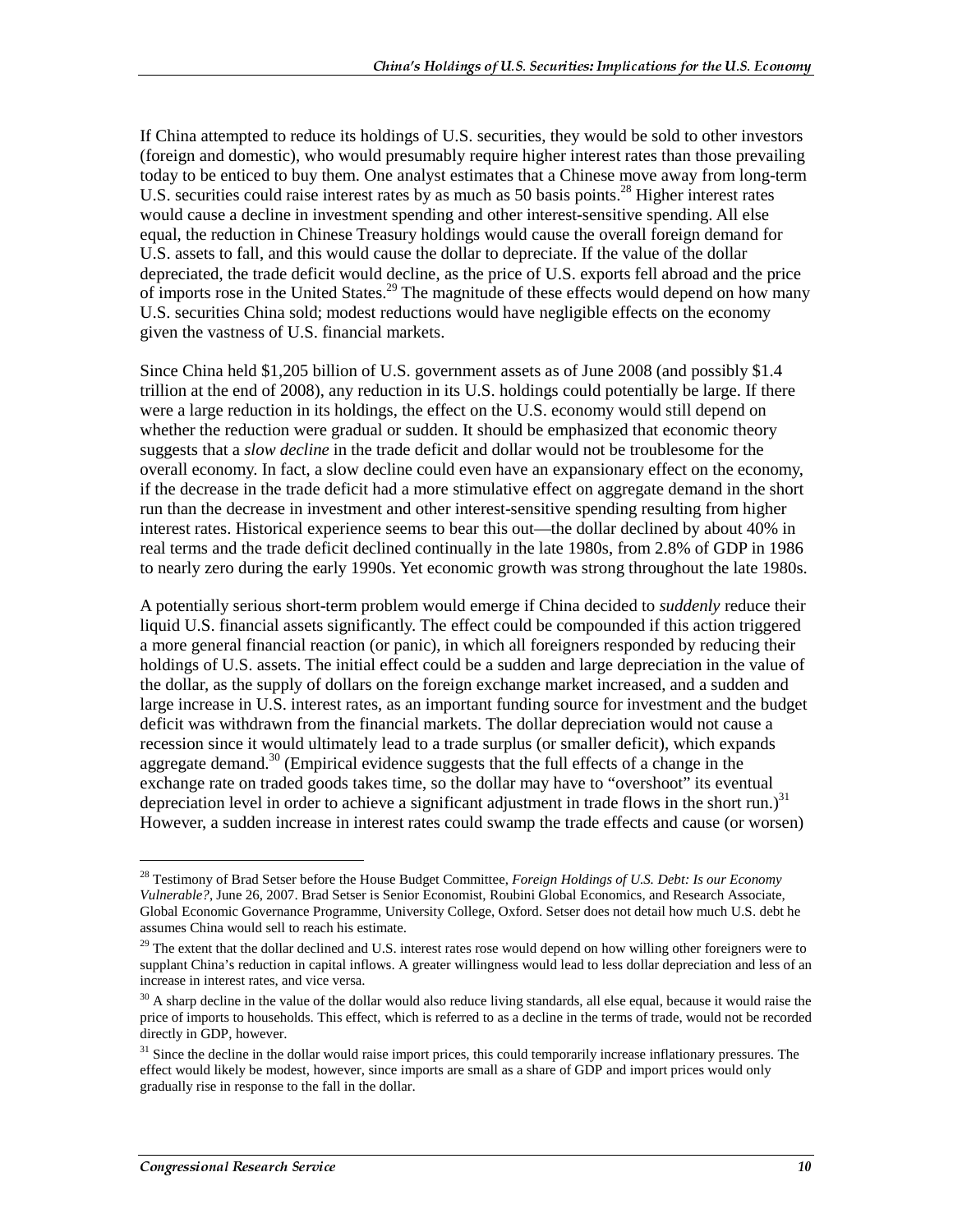a recession. Large increases in interest rates could cause problems for the U.S. economy, as these increases reduce the market value of debt securities, cause prices on the stock market to fall, undermine efficient financial intermediation, and jeopardize the solvency of various debtors and creditors. Resources may not be able to shift quickly enough from interest-sensitive sectors to export sectors to make this transition fluid. The Federal Reserve could mitigate the interest rate spike by reducing short-term interest rates, although this reduction would influence long-term rates only indirectly, and could worsen the dollar depreciation and increase inflation.

The likelihood that China would suddenly reduce its holdings of U.S. securities is questionable because it is doubtful that doing so would be in China's economic interests. First, a large sell-off of China's U.S. holdings could diminish the value of these securities in international markets, which would lead to large losses on the sale, and would, in turn, decrease the value of China's remaining dollar-denominated assets.<sup>32</sup> This would also occur if the value of the dollar were greatly diminished in international currency markets due to China's sell-off.<sup>33</sup> Second, such a move would diminish U.S. demand for Chinese imports, either through a rise in the value of the renminbi against the dollar or a reduction in U.S. economic growth (especially if other foreign investors sold their U.S. asset holdings, and the United States was forced to raise interest rates in response).<sup>34</sup> According to some estimates, nearly one quarter of Chinese exports went to the United States in 2008. A sharp reduction of U.S. imports from China could have a significant impact on China's economy, which heavily depends on exports for its economic growth (and is viewed by the government as a vital source of political stability).<sup>35</sup> Finally, any major action by the Chinese government that destabilized (or further destabilized) the U.S. economy (whether deliberate or not) could provoke "protectionist" sentiment in the United States against China.

### **Concluding Observations**

Many economists argue that concerns over China's holdings of U.S. securities represent part of a broader problem for the U.S. economy, namely its dependence on foreign saving to finance its investment needs and federal budget deficits. $36$  The large U.S. current account deficit (the manifestation of the high U.S. saving/investment gap) cannot be sustained indefinitely because the U.S. net foreign debt cannot rise faster than GDP indefinitely.<sup>37</sup> Some economists argue that at

<sup>&</sup>lt;sup>32</sup> Since there are many other holders of U.S. assets, it is possible that if China believed a decline in asset values was imminent, it could minimize its losses by dumping its U.S. assets first, however.

 $33$  Selling off U.S. dollar assets could cause the renminbi to appreciate against the dollar, which would lower the value of remaining U.S. assets since the assets are dollar-denominated.

<sup>&</sup>lt;sup>34</sup> In addition, if a "dollar collapse" occurred, U.S. imports from other major trade partners would decline, which could slow their economies. This in turn could weaken their demand for Chinese products.

<sup>&</sup>lt;sup>35</sup> Although a falling dollar may harm China's short-term growth via reduced Chinese exports (and export sectorrelated employment), it would also improve China's terms of trade with the United States, raising China's overall consumption since it could now spend less to acquire the same amount of American goods (which would also create jobs in other sectors of the economy because of increased consumer purchasing power).

<sup>&</sup>lt;sup>36</sup> Nations (such as the United States) that fail to save enough to meet their investment needs must obtain savings from other countries with high savings rates (such as China). By obtaining resources from foreign investors for its investment needs, the United States is able to enjoy a higher rate of consumption than it would if investment were funded by domestic savings alone. The inflow of foreign capital to the United States is equivalent to the United States borrowing from the rest of the world. The only way the United States can borrow from the rest of the world is by importing more than it exports, which produces a trade (and current account) deficit.

 $37$  The current account deficit rose from \$389.4 billion in 2002 to \$811.5 billion in 2006, and as a percent of GDP, it increased from 4.4% to 6.1%, respectively. The Economist Intelligence Unit estimates that the current account deficit (continued...)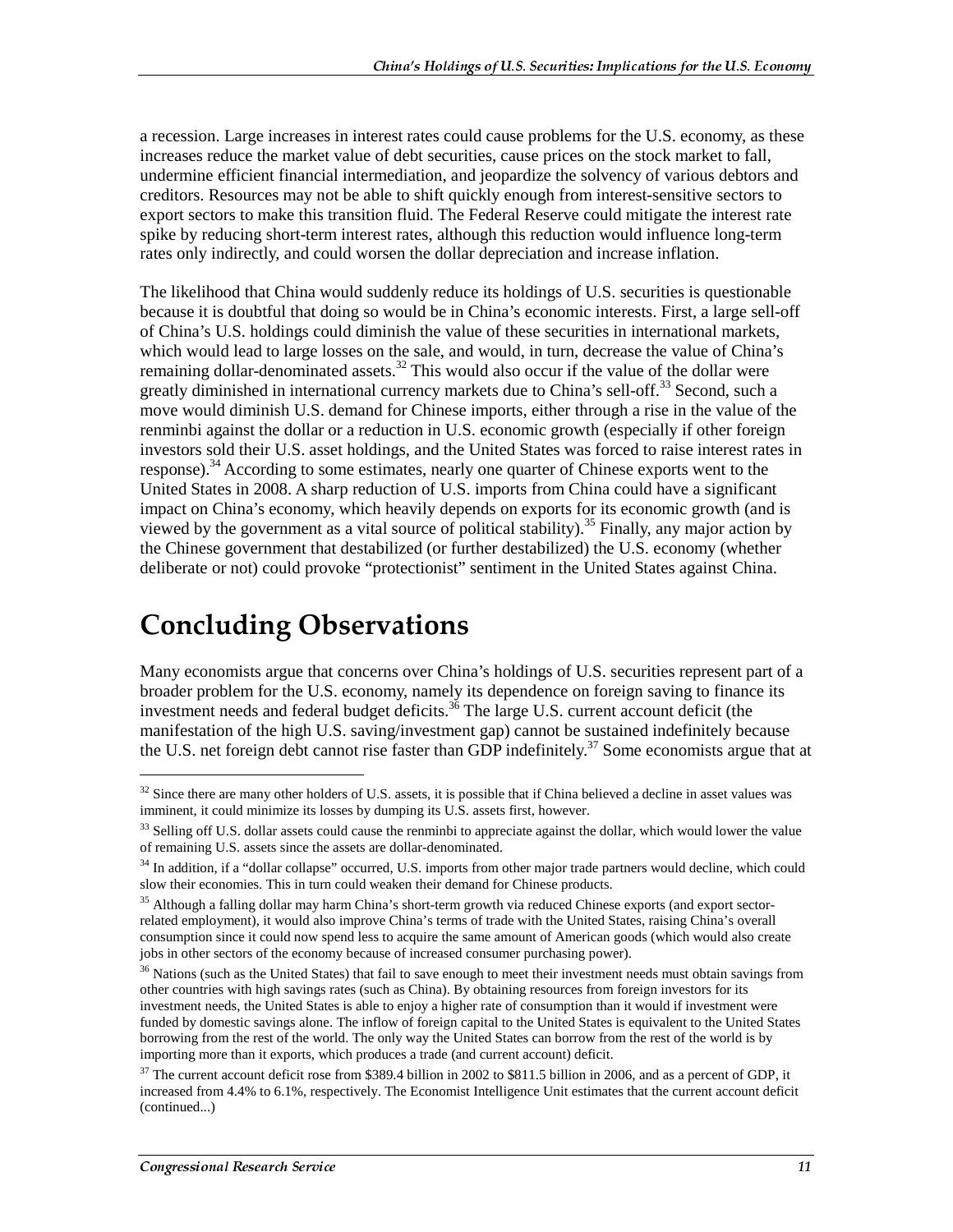some point foreign investors may view the growing level of U.S. foreign debt as unsustainable or more risky, or they may no longer view U.S. securities as offering the best return on their investment, and shift investment funds away from U.S. assets, thus forcing U.S. interest rates to rise to attract needed foreign capital. This would result in higher interest rates and lower investment rates, all else equal, which would reduce long-term growth.<sup>38</sup> Other economists contend that, although the low U.S. savings rate is a problem, the U.S. current account deficit and high levels of foreign capital flows to the United States are also reflections of the strength of the U.S. economy and its attractiveness as a destination for foreign investment, and therefore discount the likelihood that foreign investors will suddenly shift their capital elsewhere.<sup>39</sup>

The United States continues to press China to make its currency policy more flexible so that the renminbi will appreciate more significantly against the dollar and to adopt policies that promote domestic consumption as a major source of China's economic growth (as opposed to export and fixed investment-led growth that has resulted from China's currency policy).<sup>40</sup> This is viewed as a major step towards reducing global trade imbalances, including the large U.S.-China trade imbalance. However, in order for that to occur, the United States must also boost its level of savings in the long run. If China consumed more and saved less, it would have less capital to invest overseas, including in the United States. Thus, if the United States did not reduce its dependence on foreign savings for its investment needs, and China reduced its U.S. investments, the United States would need to obtain investment from other countries, and the overall U.S. current account balance would likely remain relatively unchanged.

Some U.S. policymakers have expressed hope that China will increase its U.S. debt holdings in order to help the Federal government pay for its financial rescue plan and future stimulus packages.<sup>41</sup> But others have expressed concern that becoming more reliant on Chinese purchases of U.S. debt would increase China's political leverage over the United States and may make it more difficult for the United States to induce China to appreciate its currency more quickly and to make other needed reforms to its economy. Some analysts contend that economic factors in China, such as decreased exports and foreign direct investment flows to China, may sharply limit its accumulation of additional foreign exchange reserves, which in turn could slow or halt China's purchases of U.S. securities.

 $\overline{a}$ 

<sup>(...</sup>continued)

as a percent of GDP 5.3% in 2007 and to 4.8% in 2008.

<sup>38</sup> See CRS Report RL33186, *Is the U.S. Current Account Deficit Sustainable?*, by Marc Labonte.

<sup>39</sup> See Council of Economic Advisors, Economic Report of the President, *The U.S. Capital Surplus*, February 2006, p. 144.

<sup>&</sup>lt;sup>40</sup> In November, the Chinese government announced it would implement a two-year \$586 billion stimulus package, mainly dedicated to infrastructure projects.

<sup>41</sup> See CRS Report RS22984, *China and the Global Financial Crisis: Implications for the United States*, by Wayne M. Morrison.